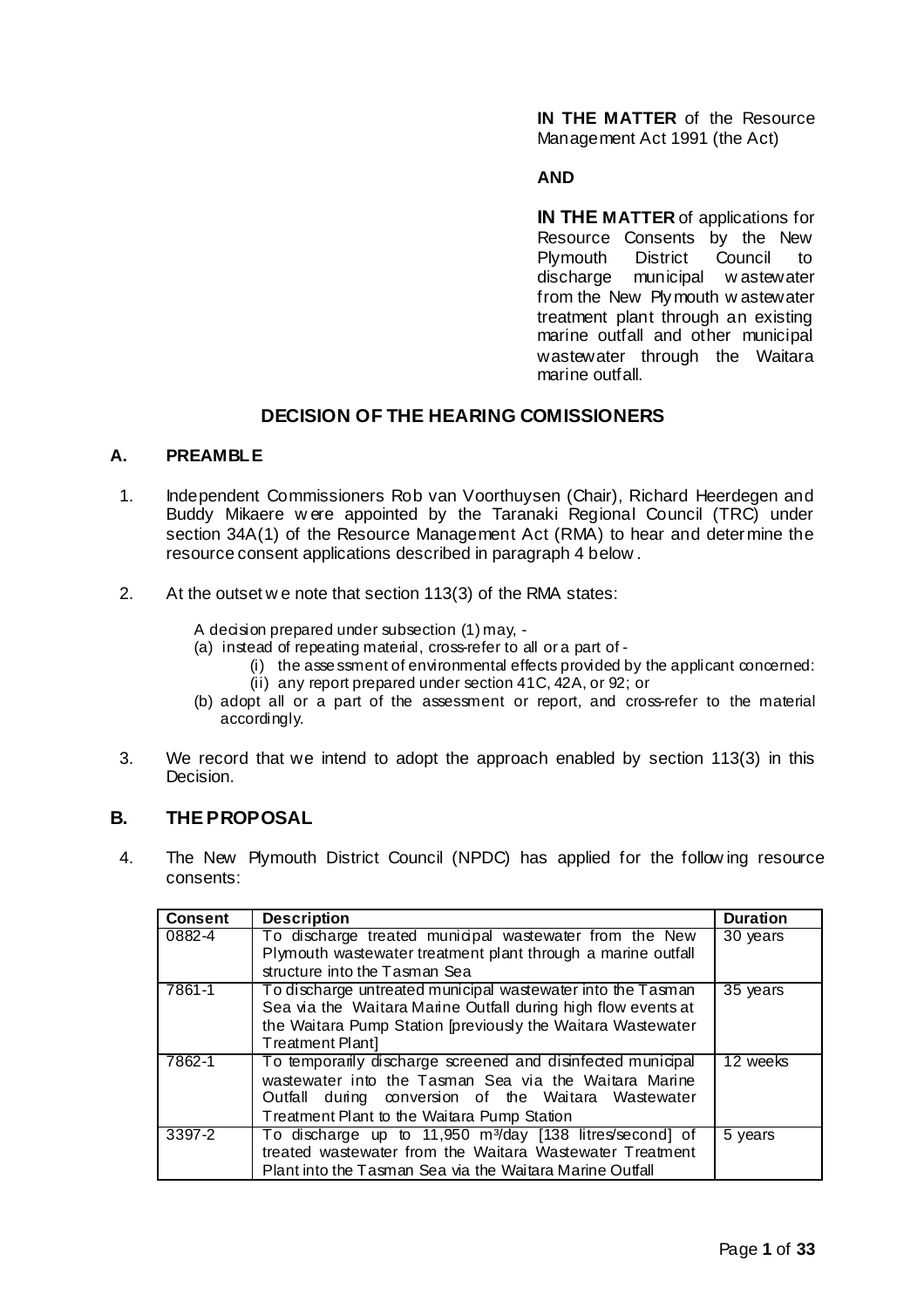- 5. The nature of the NPDC's proposal and its rationale w as well summarised in the reports prepared by TRC staff under section 42A of the RMA (officers' reports), the application documents, the NPDC's opening and closing legal submissions and the evidence of Mr Manning and Ms Hope in particular.
- 6. Without repeating the detail of that material, by w ay of very brief overview we note that the NPDC w ishes to convert the Waitara Wastew ater Treatment Plant into a pumping station. During the tw elve week conversion process partially treated w astew ater w ill be discharged through the Waitara Marine Outfall (consent 7862-1). Once completed the Waitara pumping station w ill pump Waitara's w astew ater to the existing wastewater treatment plant (WWTP) at New Plymouth. The NPDC has separate consents for the w astewater pipeline. Its construction has commenced and it is planned for completion in early 2014<sup>1</sup>. In the meantime the Waitara WWTP will continue to discharge to the Tasman Sea through the Waitara Marine Outfall (consent 3397-2). Once the Waitara Pumping Station is completed it w ill continue to utilise the Waitara Marine Outfall for occasional w et w eather overflow events (consent 7861-1).
- 7. The NPDC also plans to upgrade the New Plymouth WWTP in terms of its hydraulic capacity and load treatment capacity, w hilst also undertaking a number of technical changes such as the use of diffused aeration instead of surface aeration, utilisation of de-nitrification in a new anoxic zone, faster-settling flocs, improvement of return activated sludge and foam removal facilities, longer sludge age and improved sludge thickening and drying. $2$
- 8. Consent 0882-4 has been sought for the ongoing discharge to the Tasman Sea from the New Plymouth WWTP.

# **C. THE HEARING**

- 9. The hearing w as held at the Grand Central Hotel in New Plymouth on 31<sup>st</sup> October and the  $1^{\text{st}}$  and  $2^{\text{nd}}$  of November 2011.
- 10. We conducted a site visit on the afternoon of Monday  $31<sup>st</sup>$  October accompanied by the TRC's Consents Manager Colin McLellan w ith our guide being the NPDC's Site Manager Mr Nepia.
- 11. The hearing w as closed on Friday 7 November 2011.

# **D. NOTIFICATION / SUBMISSIONS**

- 12. All four applications w ere publicly notified. Ten submissions w ere received on consents 0882-4, 7861-1 and 7862-2 and thirty-one submissions w ere received on consent 3397-2.
- 13. The issues raised in the submissions w ere summarised in the officers' reports. $3$  We see no need to repeat that level of detail in this Decision and instead w e address the relevant issues of contention in the Evaluation section.

 $1$  We adv ised submitters that we had no jurisdiction over the pipeline construction process as some, including the Friends of the Waitara Riv er, wished to see the pipeline construction halted pending the outcome of this consent process.

 $^2$  NPDC Opening Submissions, para 4.2(a).

 $3$  Pages 26 to 29 and 21 to 26 respectively.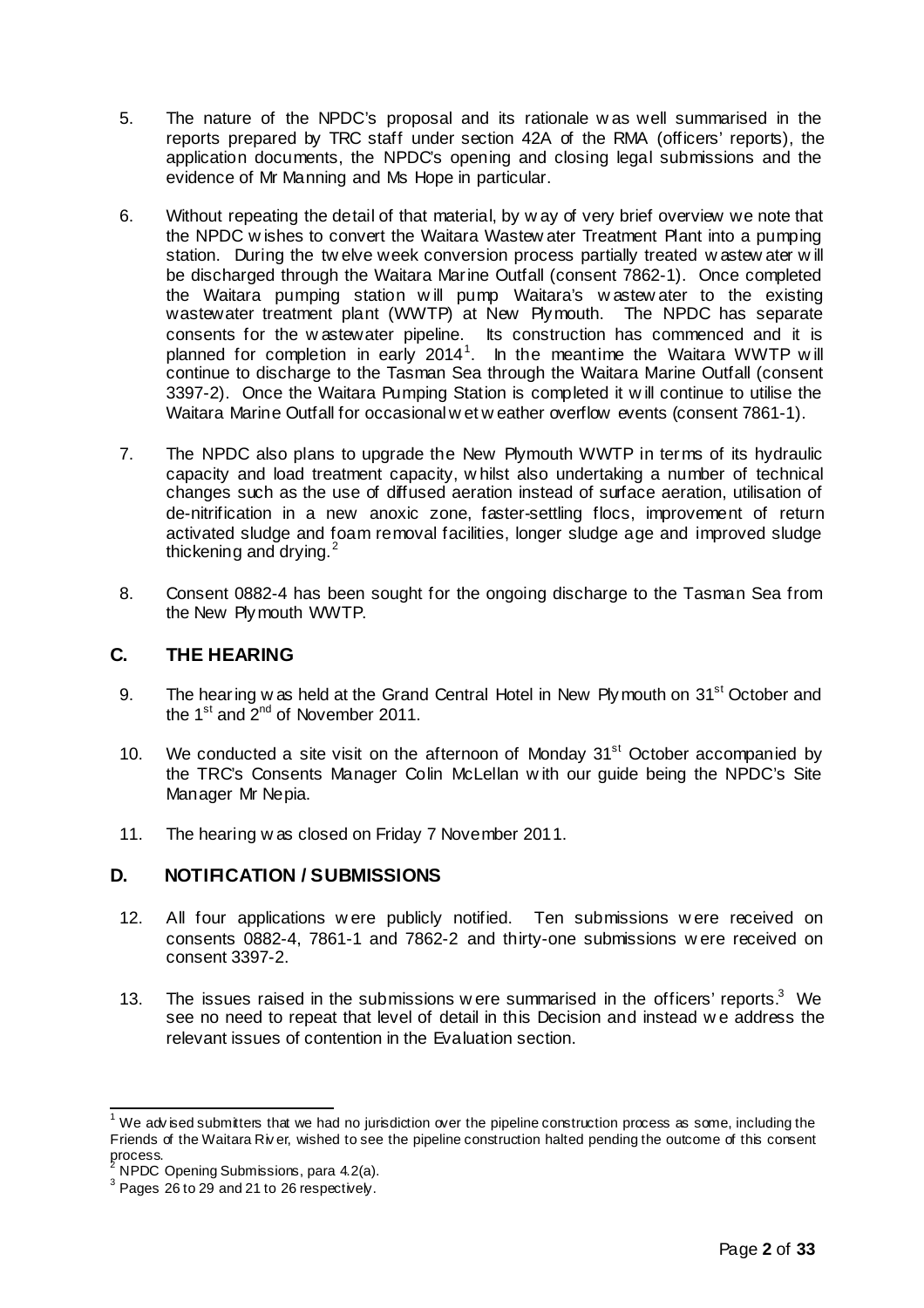# **E. SUBMISSIONS AND EVIDENCE PRESENTED AT THE HEARING**

- 14. At the hearing w e heard from the NPDC, submitters and the TRC officers as follow s.
- 15. For the applicant w e heard from counsel J Winchester and M Conw ay, B Manning (Manager Water and Wastes at NPDC), J Kinloch (Senior Engineer Water and Wastes Projects at NPDC), G Poole (Manager Operations (Water and Wastes) at NPDC), G Morris (Optimisation Engineer Water and Wastes at NPDC), Garry McDonald (Technical Director for CH2M Beca Ltd), Dr D Roper (Regional Manager NIWA), G McBride (Principal Scientist NIWA) and K Hope (Manager Compliance Water and Wastes at NPDC).
- 16. We heard in person from the follow ing submitters:

For the Friends of the Waitara River

- **Dr Huirangi Waikerepuru**
- Dr Leonie Pihama
- **Tiki Raumati**
- Fiona Clark
- **Robert Taylor**
- Trevor Dodunski
- **Nargaret Smith**
- **Nichael Urw in**
- **Tipene Maxwell**
- Ray Watembach
- **Tamaw areu Hunt**
- Christopher Jury
- **Andrea Moore**

For Ngati Rahiri Hapu

- **Tahu Raw iri**
- Waikara Tapuke

For Te Ohu o Waitara, Ngati Kura me Ngati Maru ki Tai and Ngati Taw hirikura Hapu<sup>4</sup>

- Rata Pue
- **Nigel Dw yer**
- **Te Aurere Skipper**
- **Iris Skipper**
- **Greg Skipper**

For the Royal Forest and Bird Protection Society

**Elise Smith** 

For the Director-General of Conservation

- Sarah Ongley (counsel)
- Christopher Rendall (Ranger Concessions and Resource Management Act)
- Fiona Clark (personal submission)
- Colin Johnston (personal submission)
- **Joe Rauner (personal submission)**

<sup>&</sup>lt;sup>4</sup> We received a tabled letter (dated 2 November 2011) from the Chairperson of Ngati Tawhirikura Hapu authorising Greg Skipper, Ngamata Skipper and Rata Pue to present ev idence on behalf of Ngati Tawhirikura Hapu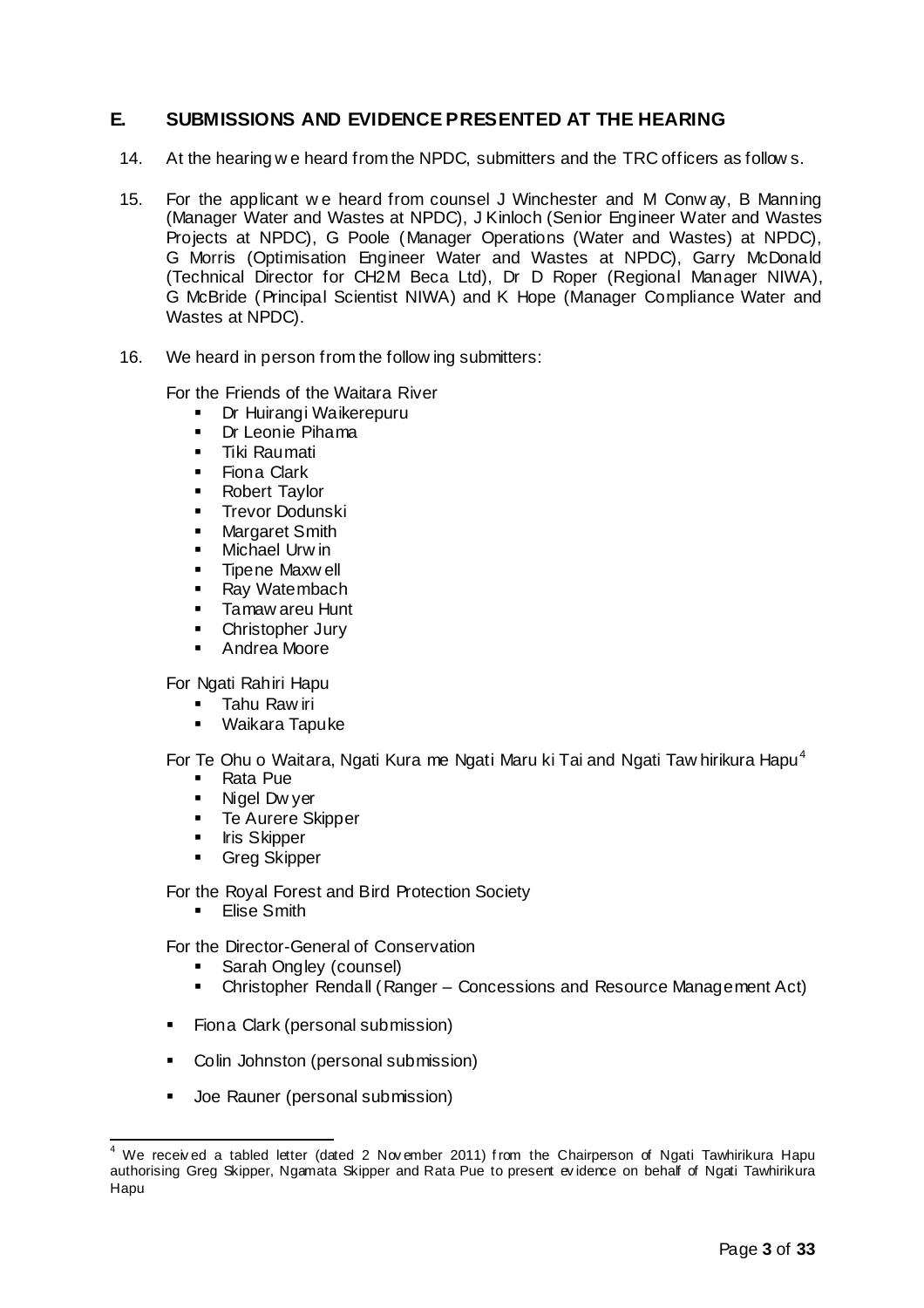- 17. For the record we note that we have read and considered all of the written submissions, not just those of the parties listed above.
- 18. For the TRC we heard from C McLellan, J Kitto (Scientific Officer), A Lenz (Policy Analyst) and K Giles (Consents Officer) who spoke to the officers' reports and to additional tabled material. Also in attendance w as D Ladbrook (Senior Consents Administration Officer).
- 19. The w ritten submissions, evidence and reports tabled and presented by all of the above parties are held on file at the TRC. We took our ow n notes of the verbal presentations and to any answ ers to our questions. We do not intend to record that material in any detail in this Decision. How ever, specific issues raised in the material are referred to as appropriate in the Evaluation section.

# **F. EVALUATION**

# **Statutory Considerations**

- 20. Consent 3397-2 is a restricted coastal activity. How ever, as noted by Ms Ongley, that consent application w as publicly notified on 10 April 2010 after the Resource Management (Simplifying and Streamlining) Amendment Act 2009 came into effect.<sup>5</sup> This means that the commissioners, acting under delegated authority from the TRC, are the decision makers on consent 3397-2 and not the Minister of Conservation.<sup>6</sup>
- 21. Section 104 of the RMA is the principal provision that sets out the matters we need to have regard to w hen determining the consent applications. We note that the section 104 matters are subject to the purpose and principles of the RMA as set out in Part 2.
- 22. Sections 105 and 107 of the RMA are also relevant and w e address those matters later in this Decision.
- 23. We note that the TRC must inform all iwi authorities holding a statutory acknow ledgment right of any resource consent applications received w ithin the area of acknow ledgement. We understand that at the time of notification no such acknow ledgements existed.

## **Consent Category**

24. As noted in paragraph 4 above the applications are all discretionary activities and consent 3397-2 is additionally a restricted coastal activity. The consent classifications outlined above w ere not disputed by any party. The consent applications must therefore be considered under section 104B of the RMA. That means w e are able to grant or refuse the applications and impose conditions on the consents under section 108 of the RMA.

## **Matters of Contention**

25. Section 113 of the RMA requires us to focus on the principal issues of contention and to state our main finding of facts in relation to those issues. We deal firstly w ith the matter of the NPDC's consultation w ith interested parties (particularly w ith Maori) and

 $5$  Ongley, Submissions, para 3.

<sup>&</sup>lt;sup>6</sup> We note that under s117(7) of the RMA the hearings panel was required to include one member appointed by the Minister of Conserv ation. In this case that panel member was Commissioner Heerdegen.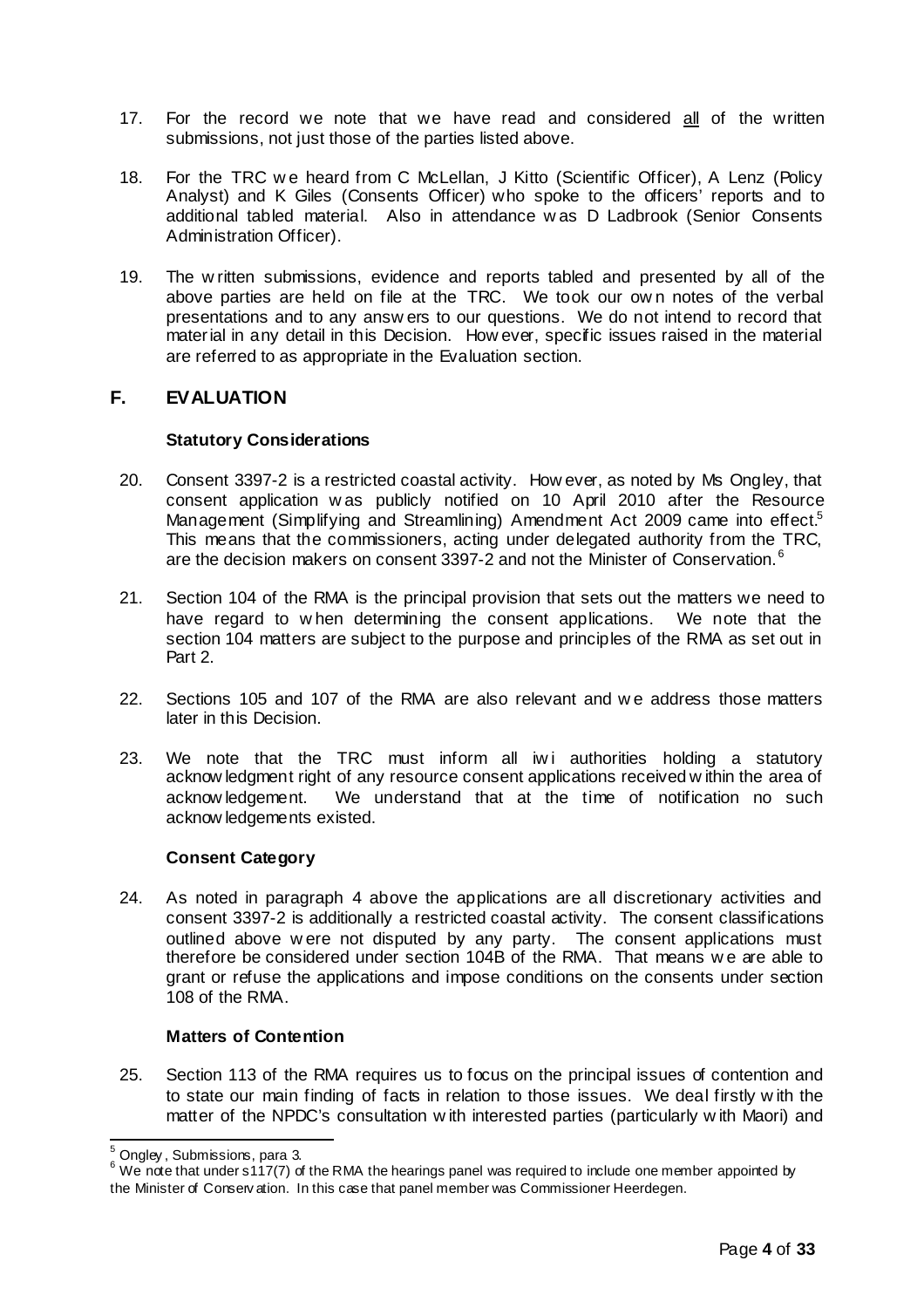then w ith potential effects of the proposed discharges on Maori interests and values as those matters are relevant to all four applications. We then deal w ith the individual consents.

# **Consultation**

- 26. Some submitters w ere critical of the consultation undertaken by the NPDC.
- 27. Firstly w e note that under section 36A of the RMA the NPDC had no duty to consult any person about the applications. In this case the NPDC chose to consult w ith parties prior to and after the applications w ere lodged. The consultation undertaken was outlined in the evidence of Mr Manning.<sup>7</sup> We do not intend to summarise the consultation undertaken and there is no need for us to do so.
- 28. We also note that the purpose of consultation is to identify the relevant issues of concern to interested or affected parties. The purpose of consultation is not to reach agreement w ith those parties regarding their concerns. How ever, if that occurs then it is obviously beneficial. In this case we consider that all the relevant issues are squarely on the table before us.

# **Maori Interests and values**

- 29. Maori interests in the consents w ere represented by a number of submitters appearing as individuals or on behalf of hapu/iw i groups as set out in the list of submitters. We were satisfied that these submitters w ere properly representative of tangata w henua interests.
- 30. The Maori submitters made it clear that the Waitara Marine Outfall in particular has been an on-going source of complaint from Maori and the Waitara community in general, for many years. Reference was particularly made to the Waitangi Tribunal claim that brought the issue of discharges into the Waitara River to national attention in the 1980's.
- 31. The main complaint in this respect related to the on-going pollution of kai moana resources in the area of the outfall and the general health risk said to be posed by the nature of the outfall discharge. The on-going discharge w as described by submitters as being offensive to Maori cultural values and this point w as acknow ledged as such by the NPDC.
- 32. A similar position w as taken by Maori submitters in respect of the discharge from the New Plymouth WWTP.

# **CONSENT 3397-2: WAITARA WWTP DISCHARGE**

33. In our view there was almost universal support for the conversion of the Waitara WWTP to a pumping station and the discontinuation of the use of the Waitara Marine Outfall for permanent discharges of treated municipal w astew ater. It also appeared to be accepted by most parties that the existing discharge (consent 3397-2) needed to continue in the meantime and that the existing method of treatment w as appropriate for that intervening period.

 $^7$  Manning, EIC, paras 6.1 to 6.10, pages 15 to 18.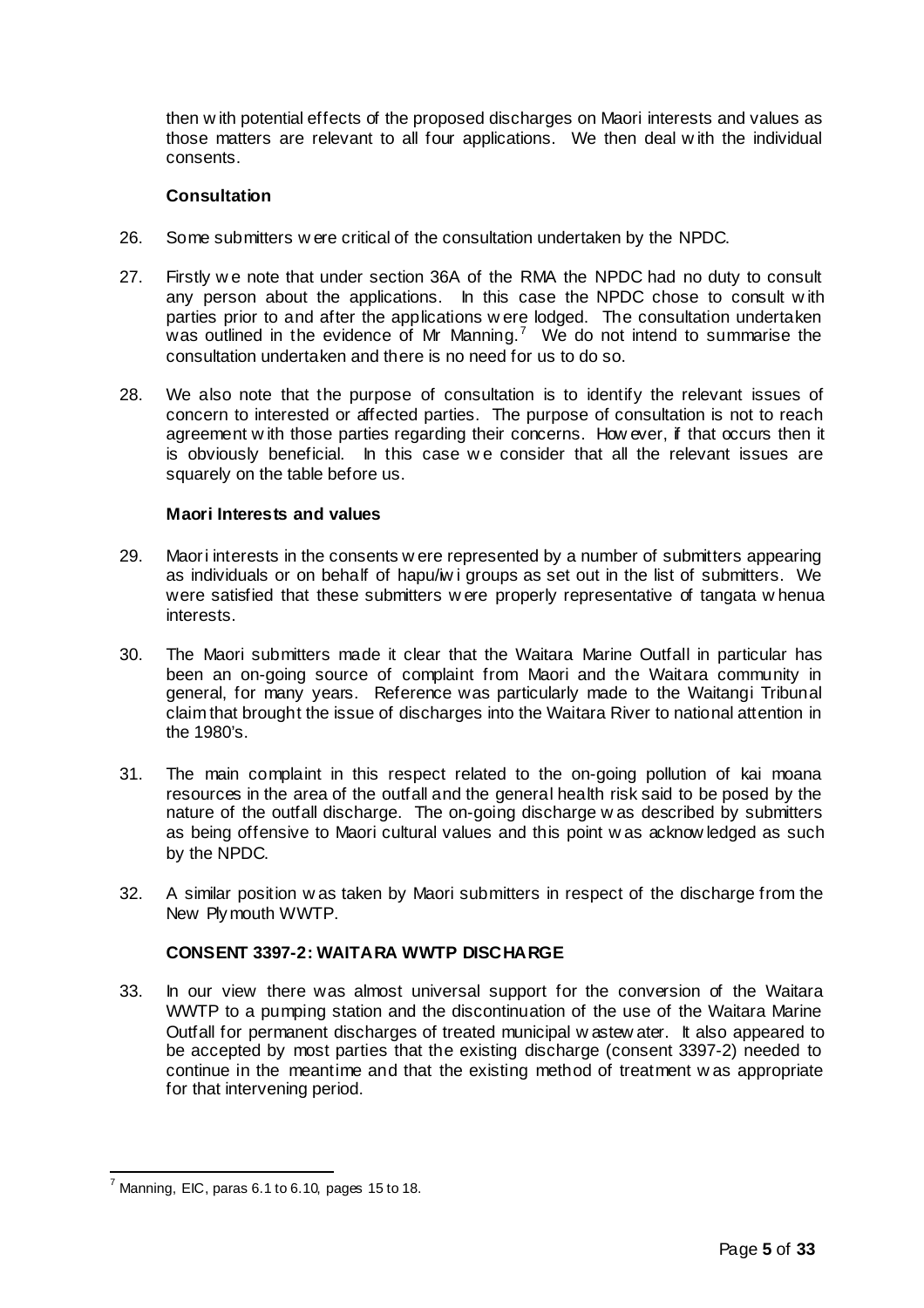34. In that regard w e note and accept the advice of Mr MacDonald:

"The current treatment process at the Waitara WWTP comprising high-lime disinfection ("HiLime") of milliscreened wastewater is unique in New Zealand, and is only one of a few such plants in the world. This HiLime process was selected at the time to suit the very unusual nature of the combined wastewater stream from the neighbouring freezing works and the Waitara township – being dominated by the industrial flows and loads from the Borthwicks/AFFCO plant.

Extensive investigations and bench-scale and pilot trials established the viability of the 0.5mm fine screening and HiLime disinfection process for a full-scale combined treatment plant, thereby minimising the risk of sewage solids on the beaches and reefs and of pathogen contamination of shellfish in the Waitara embayment. The process has proved to be very reliable over the 20 years since commissioning, even though the freezing works has been decommissioned and the industrial flows and loads are now just a fraction of what the plant was designed to treat."<sup>8</sup>

- 35. Consequently w e find that consent 3397-2 should be granted for a duration of 5 years as sought (with the expiry period being expressed as 1 June 2017 to be consistent with Consent 7862-1) and that the conditions of consent agreed betw een the NPDC and the TRC reporting officers should be imposed. We note that at our suggestion those conditions include a requirement that the NPDC is to cease the existing discharge as soon as practicable once the existing Waitara WWTP is converted to a pumping station. In our view that should mitigate the concerns of some submitters who w ished to see the cessation of permanent Waitara WWTP discharges instigated as soon as possible.<sup>9</sup>
- 36. We do not discuss consent 3397-2 any further.

# **CONSENT 7862-1: WAITARA WWTP DISCHARGE DURING CONVERSION**

37. In our view it is unavoidable that some form of w astewater discharge from the existing Waitara WWTP needs to continue w hilst that existing facility is converted into a pumping station. In that regard Mr MacDonald advised us:

> "There will therefore be a period during the conversion when the incoming sewage will not be able to enter the plant, nor will it be able to be pumped to New Plymouth. During this period there will need to be a temporary discharge of sewage that has not been treated using the current treatment process, but will still have been milliscreened and disinfected …" While the plant is being reconfigured …. it is proposed to provide a temporary dosing facility that releases sodium hypochlorite into the outfall chamber …. The estimated residence time of 3 hours and 56 minutes (at an average inflow rate of 3,392m<sup>3</sup>/day) between dosing at the plant and discharge through the outfall will be sufficient to achieve effective disinfection."<sup>10</sup>

- 38. The conversion w orks will take tw elve w eeks to complete.
- 39. We are satisfied that the NPDC's conversion proposal is a reasonable and practical option and that any adverse effects that do occur during the tw elve week conversion process are a necessary and unavoidable consequence of achieving the long-term cessation of permanent discharges from the Waitara WWTP.

 $^8$  MacDonald, EIC, paras 4.1 and 4.2, page 4.

<sup>9</sup> Including the Friends of the Waitara River and the Royal Forest and Bird Society.

<sup>&</sup>lt;sup>10</sup> MacDonald, EIC, paras 9.6 and 9.8, pages 25 and 26.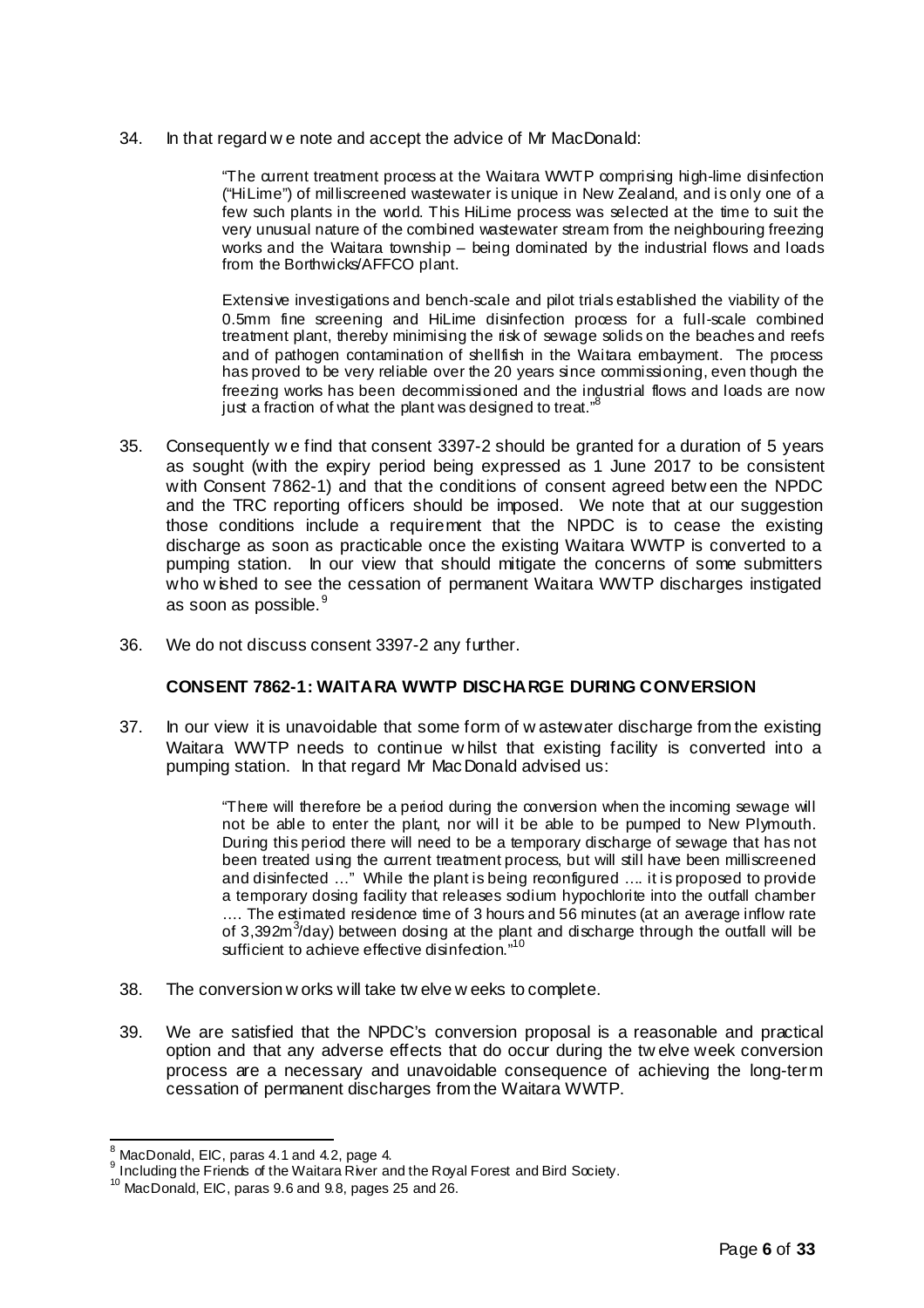- 40. Consequently w e find that consent 7862-1 should be granted w ith an expiry date of 1 June 2017 and that the conditions of consent agreed betw een the NPDC and the TRC reporting officers should be imposed.
- 41. We do not discuss consent 7862-1 any further.

# **CONSENT 7861-1: WAITARA PUMPING STATION OV ERFLOW DISCHARGES**

- 42. In our view the main issues of contention for the suite of NPDC's applications relate to the ongoing use of the Waitara Marine Outfall for overflow discharges from the new Waitara pumping station (Consent 7861-1) and the ongoing discharge from the New Plymouth WWTP (Consent 0882-4).
- 43. We deal w ith the Waitara pumping station first before turning to the New Plymouth WWTP.
- 44. Having been involved w ith many w astewater treatment plant consent applications around New Zealand the panel members are aw are that at times the capacity of a wastewater pumping station w ill unavoidably be exceeded due to wet w eather inflows<sup>11</sup> or mechanical failures<sup>12</sup>. At such times most w astewater pumping stations utilise engineered outlets to discharge the w astewater overflow to the receiving environment in a controlled manner. In this case the NPDC w ishes to continue using the Waitara Marine Outfall as the w astewater overflow conduit.
- 45. We note that the use of the Waitara Marine Outfall for that purpose is preferable to allow ing the w astewater overflows to discharge directly to the Waitara River.
- 46. With regard to the Waitara Marine Outfall Mr MacDonald advised us:

"During times where inflow exceeds the pipeline capacity, the excess milliscreened inflow will be pumped to the existing batch treatment tanks. These will be converted to flow attenuation tanks providing  $8,000$  m<sup>3</sup> of storage (equivalent to 110 hours of ADWF). Aeration will be provided in these tanks to prevent the wastewater turning septic and creating odours.

When high inflow subsides the attenuated wastewater will be returned to the main pump station to be pumped through to the NP WWTP. If both the pipeline and attenuation tank capacities are exceeded, milliscreened sewage will overflow from the wet well via the existing overflow pipe before being discharged to sea via the existing outfall."<sup>13</sup>

47. Some submitters questioned the Waitara to New Plymouth pipeline and pumping configurations insofar as they thought that a larger pipe or bigger pumps could avoid wastewater overflows at Waitara<sup>14</sup>. In that regard we note and accept the advice of Mr Manning w ho said:

> "A 1998 Beca report had been commissioned to look at transfer options for Waitara's domestic sewage, post closure of the meat-works. The Beca report identified and evaluated several different pipeline route options in combination with various pumping regimes. The selected route and pump option was the one that required the least

 $11$  Where normal dry weather flows in a sewerage system increase by 3 to 6 times as a result of stormwater inf lows and groundwater infiltration (commonly called inflow and infiltration or I&I for short). We note that ADWF means "average dry weatherflow".

Including power outages.

<sup>&</sup>lt;sup>13</sup> MacDonald, EIC, paras 9.2 and 9.3, page 24.

 $14$  Including the Friends of the Waitara River.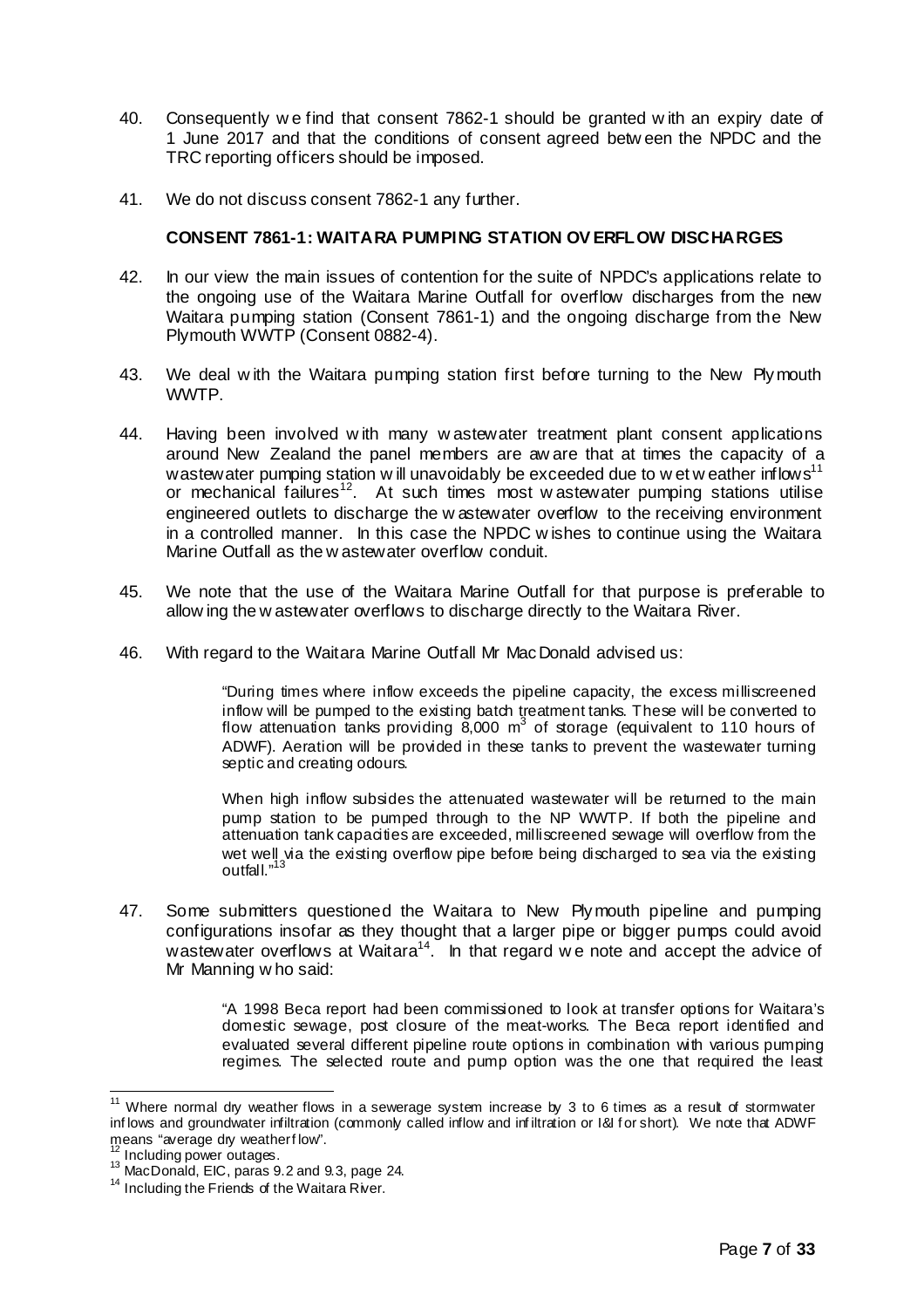pumping energy and most efficient long term cost, taking into account the capital to be committed."<sup>15</sup>

48. We also accept the evidence of Mr MacDonald w ho told us:

"If a larger diameter transfer pipeline and bigger pumps were installed, just to provide for the very infrequent wet weather extreme flows, there would be several negative consequences:

- (a) the residence time of the milliscreened raw sewage in the pipeline during "normal" days would be much longer, resulting in high septicity conditions and high concentrations of hydrogen sulphide  $(H_2S)$  being released at the NP WWTP junction:
- (b) in the design and reconfiguration of the existing pumping station it would be very difficult – probably impossible - to indude a set of low flow pumps and a set of extreme high-flow pumps in order to best match pump sizes and their optimum operating points to achieve energy efficiency across the wide range of hydraulic conditions a larger capacity pipeline would present; and
- (c) higher capital costs for additional high-flow pumps and larger diameter pipeline."<sup>16</sup>
- 49. At our request Mr MacDonald provided supplementary evidence on the likely scale of the overflow discharges that might occur w hen the storage capacity of the proposed new Waitara pumping station w ould be exceeded. He firstly advised us that the proposed pumping rate of 125 L/s could be increased to 140 L/s w hen necessary by increasing the hertz rating of the variable speed pumps. He then advised, based on his further analysis of inflow records for the existing Waitara WWTP from 1 October 1995 to 1 October 2011 (a period of 16 years), and assuming that increased inflows were being received from Urenui and Onaero and that ANZCO w as delivering 1000 cubic metres per day of trade w aste, then at the increased rate of pumping there w ould have been four overflow events w ith the overflow occurring for around nine days in total. This equates to 0.16% of the time and 0.06% of the total inflow volume of wastewater over the 16-year period.
- 50. With those same high inflow s and no increase in pumping rate (namely pumping at 125 L/s) the respective figures would be six overflow events for around 27 days in total equating to 0.47% of the time and 0.21% of the w astewater volume.
- 51. In our view these are extremely low frequencies and volumes of w astewater overflow .
- 52. When an overflow event does occur there w ill be temporary adverse effects on recreation and shellfish gathering activities. Mr McBride verbally advised that the main adverse effect arising from overflow events was the potential contamination of seaw ater and thereafter shellfish w ith human viruses. After each overflow event sw imming might need to be avoided for up to a w eek and shellfish harvesting should be avoided for 8 to 10 w eeks. Dr Simmons, the local Medical Officer of Health, agreed with Mr McBride.
- 53. We also acknow ledge, as is discussed elsew here in this Decision, that any discharge of human w astewater to the sea w ill have adverse cultural effects on Maori interests and values.
- 54. Some submitters suggested that additional storage should be provided at the Waitara pumping station so as to avoid any w astew ater overflows occurring. We asked Mr

 $15$  Manning, EIC, para 5.1, page 11.

<sup>&</sup>lt;sup>16</sup> MacDonald, EIC, para 10.5, page 28.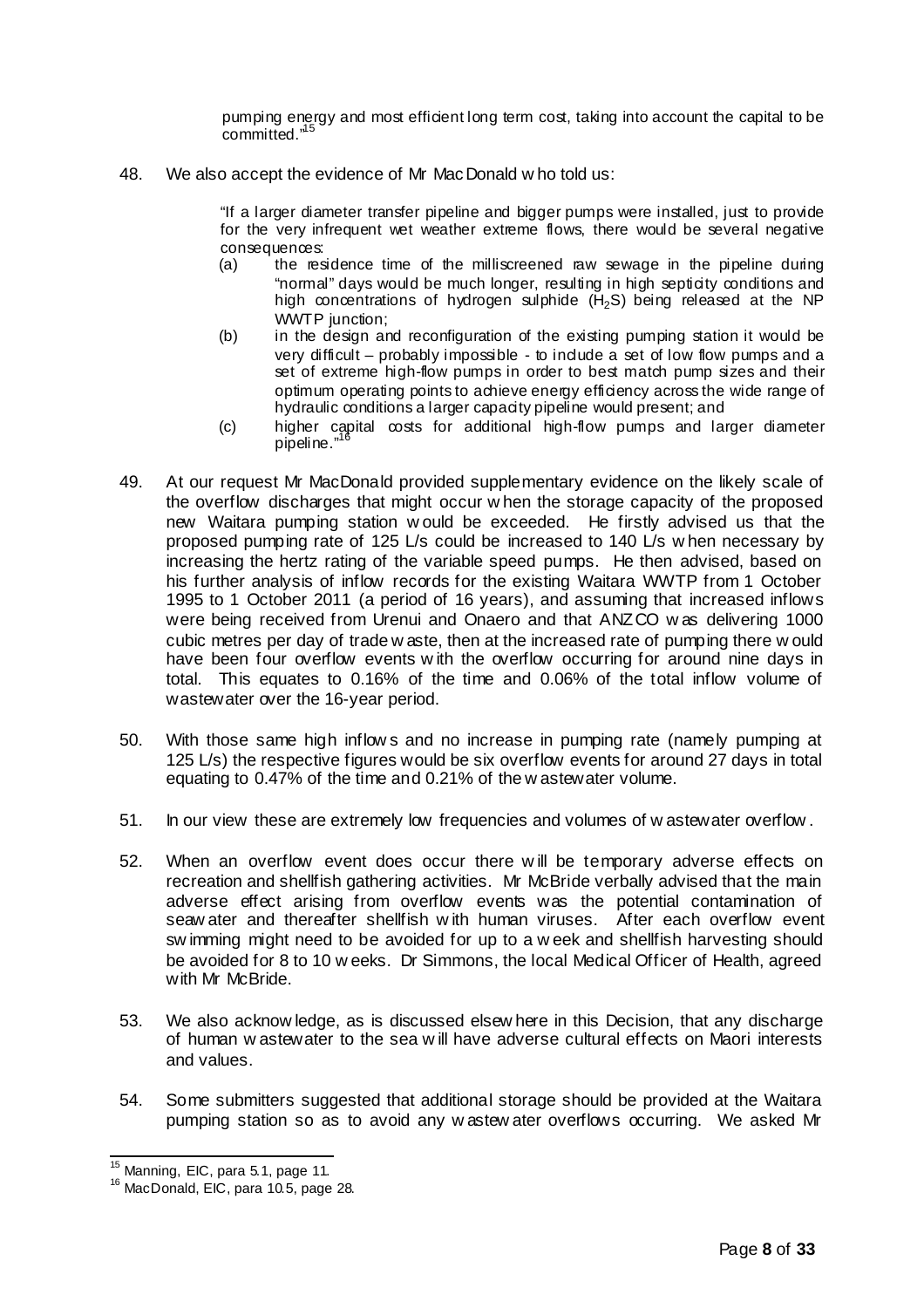MacDonald about this and he advised that in his view the NPDC w ould need a third wastewater overflow tank that w as of the same size and volume as the tw o existing hi-lime dosing tanks (w hich are to be converted to w astewater overflow storage tanks). Mr MacDonald's opinion w as that the provision of that additional storage capacity would require around \$6 million of capital expenditure. We also note that additional land w ould need to be purchased for such a proposal and that additional resource consents might be required for it.

- 55. In our view the level of additional expenditure necessary to avoid any future wastewater overflows occurring through the Waitara Marine Outfall is not justified by the predicted infrequent nature of such overflows and the potential adverse effects that would arise from those discharges. In making that finding w e acknow ledge and accept the long history of community opposition to the Waitara Marine Outfall that w as clearly and eloquently conveyed to us by many of the submitters at the hearing, Maori in particular. How ever, w e need to set that history aside to some extent and focus instead on the actual effects of the discharge proposal before us (the intermittent and infrequent w astewater overflows from the proposed new Waitara pumping station) and the costs and benefits of avoiding those discharges. On a positive note, the future ongoing quality of the marine environment in the Waitara embayment w ill be substantially improved.
- 56. We also note that even if the new Waitara pumping station overflow discharges were avoided in their entirety, the Waitara Marine Outfall w ould continue to be used on a daily basis for the separately authorised Methanex Motonui discharge. As w e observed at the hearing, any consideration of that separate Methanex discharge is outside the scope of our jurisdiction.
- 57. Nevertheless, having found that it would be unreasonable in the circumstances to require NPDC to avoid the Waitara pumping station overflow discharges occurring through the Waitara Marine Outfall, w e accept that those overflow discharges should be minimised as far as is practicable through an ongoing programme of w orks at Waitara designed to reduce inflow and infiltration (I&I) to the w astewater reticulation system. We note that the increase in dry weather flows during w et weather is the result of inflow and infiltration.
- 58. In that regard Mr Pool told us:

"The money spent by the Council between 2006 and 2010 has had a positive impact on reducing I & I in Waitara reducing peak wet weather flows from 148l/s in 2006 to 72.8l/s in 2010. The proposed pumping station is designed in accordance with best practice for sewer systems and the proposed flows are similar to those anticipated if the township was being created from green fields.

Although my comments here indicate that the I & I problem may not be as significant a problem as previously thought, the Council has taken a precautionary approach and is seeking to reduce I & I on an ongoing basis. It remains a fact that the response to rainfall observed in Waitara is greater than the response at New Plymouth and any work done to reduce Inflow and Infiltration will have a positive benefit in reducing the frequency of overflows. The Council intends to continue work on reduction of I & I."

59. We also note that the importance of reducing inflow and infiltration at Waitara w as raised by several submitters. We consequently consider it appropriate to impose consent condition 5 as agreed betw een the NPDC and the TRC reporting officers which reads:

 $17$  Pool, EIC, paras 6.42 and 6.43, page 16.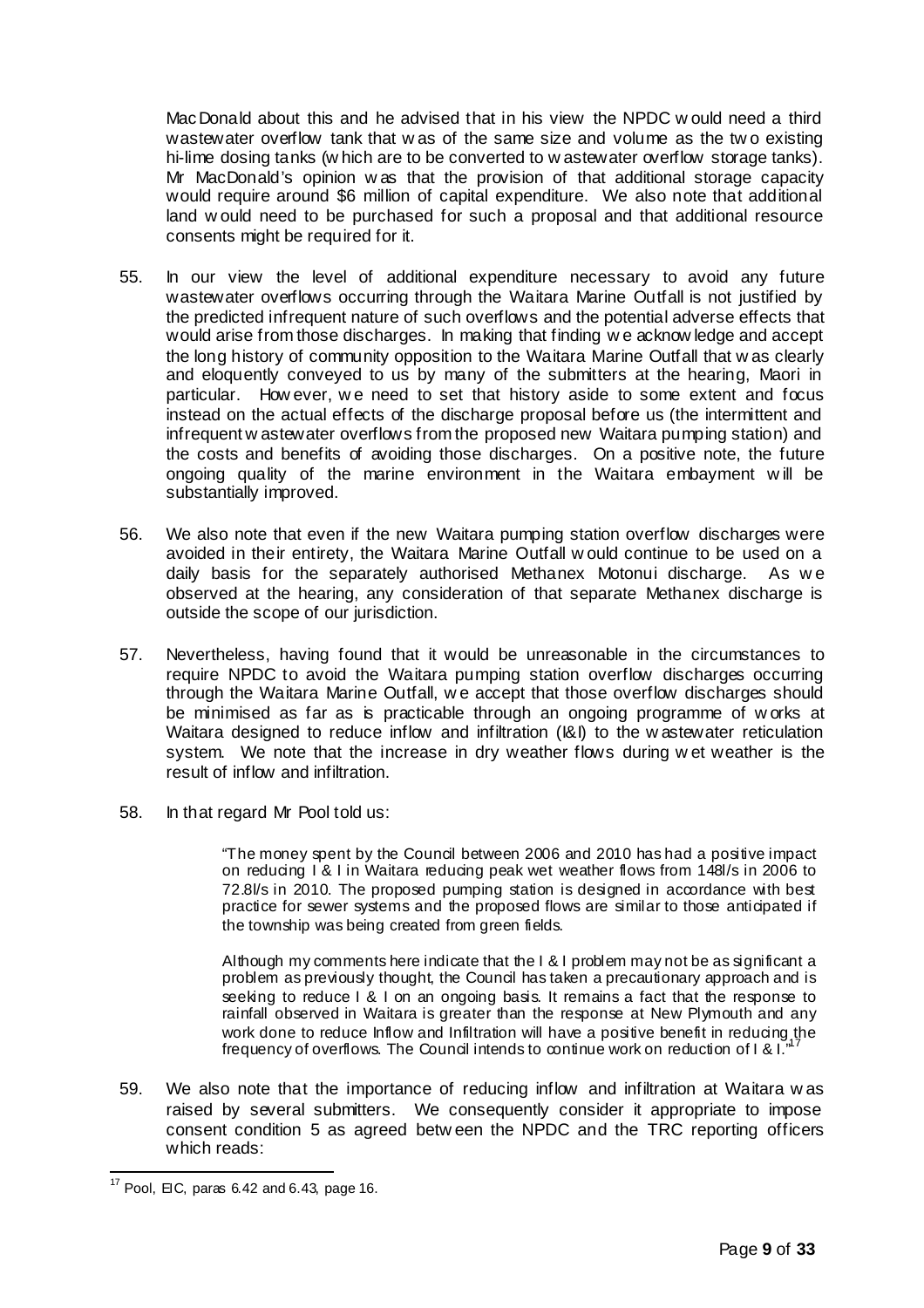Before 30 June each year, the consent holder shall prepare and submit a report that indudes, but is not necessarily limited to:

- (a) details of the proposed works, staging, and a timeline for reducing inflow and infiltration to achieve average dry weather flow volumes that are in line with the New Plymouth District Council Code of Practice for Infrastructure 2009, and to a level where the 'Waitara to New Plymouth sewer pipeline' will continue to meet the design specifications in achieving an overflow frequency discharge occurrence of 1% per year, averaged over a five year period; and
- (b) in relation to 5(a) above, details of the progress undertaken towards achieving the specified works.
- 60. On balance, w e find that consent 7861-1 should be granted for a duration of 30 years and that the conditions of consent agreed betw een the NPDC and the TRC reporting officers should be imposed. We have determined a consent duration of 30 years as that is the same duration sought for the New Plymouth WWTP (Consent 0882-4).
- 61. With regard to section 113(1)(b) of the RMA<sup>18</sup>, in our view the Waitara pumping station will be an integral component of the NPDC's wider wastew ater treatment system and that the various component parts of that system should have concurrent consent expiry dates. In our view that better promotes integrated management.
- 62. We also note that the NPDC's final recommended conditions stated a duration of 30 years despite 35 years having been sought.<sup>19</sup>

## **CONSENT 0882-4: NEW PLYMOUTH WWTP DISCHARGE**

- 63. Having dealt w ith the issue of the intermittent and infrequent w astew ater overflows from the proposed new Waitara pumping station we now consider the long-term discharge consent sought for the upgraded New Plymouth WWTP.
- 64. By w ay of background Mr Manning told us:

"[NPDC] has formulated a long term wastewater strategy for urbanised towns and villages on the North Taranaki coastline and within its jurisdiction. This strategy indudes linking by pipeline all of the urban communities of New Plymouth, Bell Block, Inglewood and Waitara, and in the long term includes provision for the potential addition of Urenui and Onaero, Lepperton, Egmont Village and Omata. All contributing areas will ultimately be treated to a very high standard at the one facility, being the NP WWTP."

- 65. In our view the upgraded New Plymouth WWTP forms the most substantive component of the suite of consent applications before us.
- 66. The technical details of the NPDC's proposed upgrading of the New Plymouth WWTP were fully described in the application documents, the officers' reports and the evidence of Mr Manning, Mr Pool, Mr Morris and Mr MacDonald. We note that the NPDC intends, appropriately in our view , to upgrade the New Plymouth WWTP "to address capacity requirements - driven by city grow th and the planned connection of Waitara to the NP WWTP - and to significantly improve the efficiency of aeration."<sup>20</sup>

 $18 \atop \circ \circ$  Which requires us to state the reasons for granting duration shorter than that sought.

<sup>19</sup> NPDC Opening Submissions, para 4.1, page 5.

 $20$  MacDonald, EIC, para 4.7, page 5.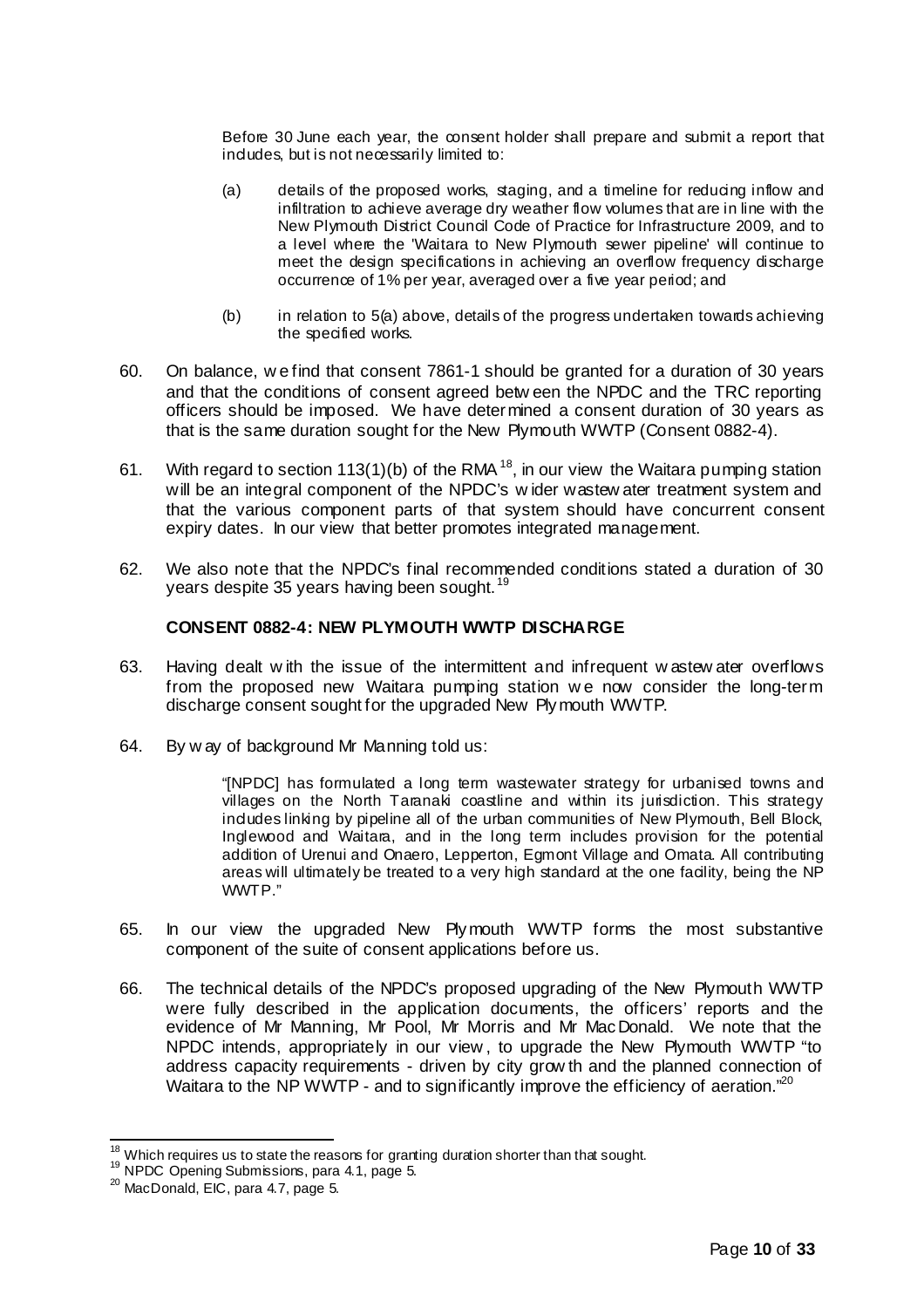67. We do not repeat those technical details in this Decision as w e focus instead on the actual and potential effects of the discharges. How ever, by way of overview, we note that the New Plymouth WWTP w as described by Mr MacDonald as follow s:

> ".... the NP WWTP is a relatively conventional secondary/biological treatment process, being an extended aeration activated sludge plant, operating in what is commonly referred to as a "racetrack" or "Carousel" configuration. There are several plants of this size in New Zealand – Porirua, Te Maunga (Tauranga) and Blenheim being other examples – and many hundreds of this type of plant installed around the world. This extended aeration process, followed by secondary sludge clarification, works very well at New Plymouth - as is evidenced by the effluent monitoring results - and is very appropriate for the medium strength municipal waste stream that it receives.

> Although the core treatment unit process (the Carousel units) is commonplace, there are two unusual features at New Plymouth. The first is the lack of a primary sedimentation process ahead of the activated sludge process – with milliscreens and grit removal comprising the only upstream pretreatment. The second is the use of sodium hypochlorite for disinfection of the secondary darified effluent.<sup>,21</sup>

- 68. Having considered the application documents, the submissions, the evidence presented to the hearing and the officers' report, we consider that the principal issues of contention in relation to consent 0882-4 for the New Plymouth WWTP are (noting that w e have already discussed effects on Maori interests and values earlier in the Decision):
	- **Alternatives**
	- **Effects on marine ecology**
	- Effects on public health
	- **Discharge standards**
	- **Duration and review**
- 69. We address each of these matters in turn.

# **Alternatives**

- 70. Some submitters sought conversion of the New Plymouth WWTP to a land-based treatment and discharge system (namely w ith no discharge to the Tasman Sea) w ithin five years. In addition we are aw are that Clause  $1(f)(ii)$  of Schedule 4 and section 105 of the RMA require consideration of any possible alternative methods of discharge, including discharge into any other receiving environment.
- 71. We accept NPDC's legal submission that it is not necessary for us to be satisfied that NPDC has chosen the best alternative means of treatment and discharge. In that regard w e agree w ith Mr Winchester w ho submitted:

"… it is not appropriate to second guess whether the Council's proposal is the best possible option out of the range of alternatives. Investment decisions are for the Council to make, and to be tested against the RMA's framework."

72. In other w ords, we need only be satisfied that NPDC has undertaken a reasonable assessment of alternatives and if that is the case we then proceed to consider the effects of the proposal that NPDC has chosen to advance, rather than speculating on

 $21$  MacDonald, paras 4.3 and 4.4, page 5.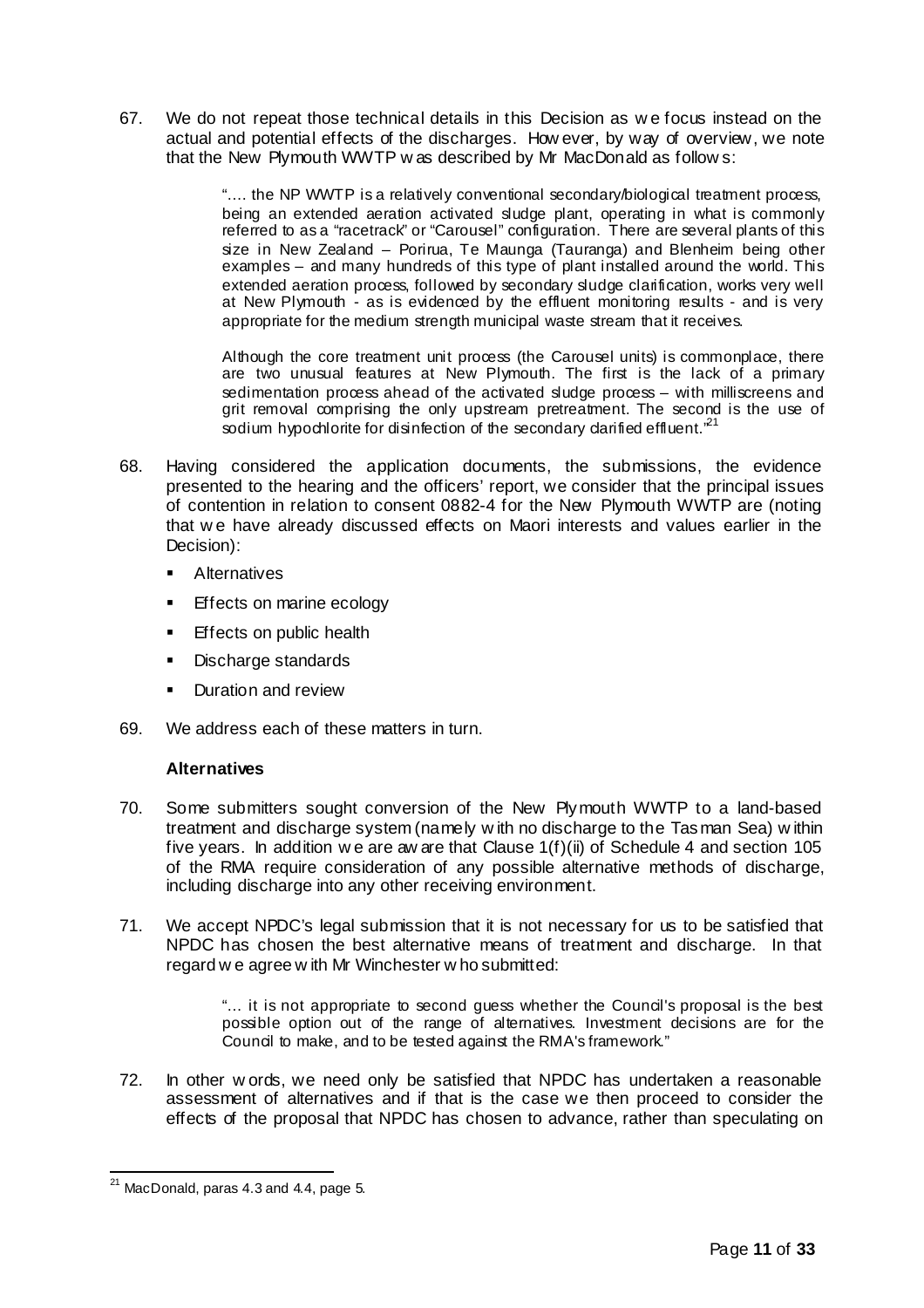the effects of an alternative proposal (such as land-based disposal) that NPDC has not chosen to advance.

73. In this case we find that the NPDC has undertaken a reasonable assessment of alternatives, including the land-based disposal alternative favoured by some submitters. In that regard Mr Manning advised:

> "… The equivalent [land-based disposal] area required in New Plymouth's case would be in the order of 3,000 hectares of largely flat, forested land, free draining and ideally near the coast (where sandy soils predominate, and to preclude expensive pumping costs to an inland location.

> In any case, inland soils tend to be silts or clays with lower permeability rates). There are obvious and in my view considerable problems from both a cost and availability perspective in securing sufficient suitable land for land-based disposal at the scale needed. The land secured would ideally be contiguous, within 1 to 5 kms of the NP WWTP and not at excessive elevation (to keep down pumping costs). In addition, screening and buffer zones around the perimeter of the site are likely to be required.

> Despite these hurdles, the Council understands the submitters' desire to consider land-based disposal further. To that end, as noted below in my discussion of the consultation undertaken by the Council, the Council is prepared to consider a trial site for land-based disposal of treated effluent from NP WWTP, if such a site is available and can be consented. This consideration would take place as a separate workstream after the presently sought consent applications have been determined. It is important to stress that, if a trial went ahead, it would still only take a small portion of the effluent from the NP WWTP.<sup>52</sup>

74. We note that Te Ohu o Waitara, Ngati Kura me Ngati Maru ki Tai and Ngati Taw hirikura Hapu offered the use of some of their land at Puketapu for a land-based disposal (as w ell as suggesting that airport land be used for that purpose). We w ere told that such use aligns w ith the fact that portions of the land are already used for the disposal of solid w aste from the NP WWTP. Such an offer is generous, but Mr Kitto advised us that at most there w as 311 hectares of land available at Puketapu and it was some 7 km distant from the New Plymouth WWTP. The land in question falls far short of the requirements identified by Mr Manning.

## **Effects on marine ecology**

75. The issue of the potential adverse effects of the treated wastewater discharge on marine ecology w as considered by Dr Roper. He advised:

> "The AEE acknowledges however that the New Plymouth outfall does have the potential to adversely affect the marine environment. The extent to which this might be affecting the local ecology can be asse ssed from the monitoring that has been carried out, in particular measures of effluent quality, and monitoring of intertidal reef ecology, and trace metal accumulation in shellfish.<sup>23</sup>

> "On the high-energy Taranaki coast, where there is good mixing and dilution of the effluent plume, suspended solids, BOD (biochemical oxygen demand) and nutrients are very unlikely to cause any issues."

> "Therefore, while chlorine may be leaving the WWTP at potentially toxic concentrations, further oxidisation and rapid dilution is ensuring that no significant ecological effect is being caused. This is confirmed by the shoreline monitoring."

 $^{22}$  Manning. EIC, paras 5.9 to 5.11, pages 14 and 15.

 $23$  Roper, para 4.1, page 3.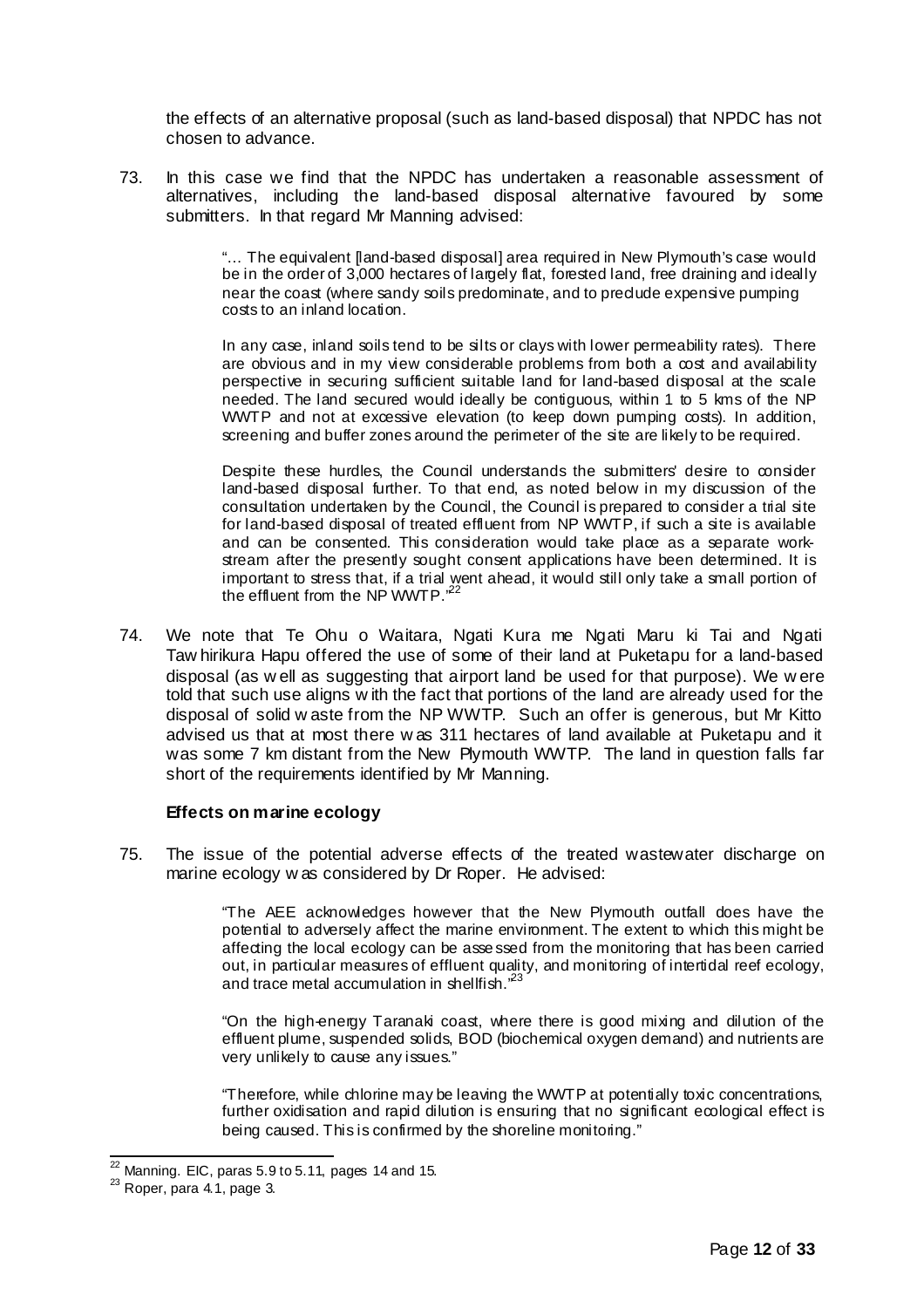"Another measure of the potential impact that the New Plymouth discharge might be having is provided by the monitoring of trace metals in shellfish conducted by TRC." "I agree with the general condusion reached by the TRC that, based on this shellfish monitoring, there is no evidence of the outfall discharge causing any adverse effects on the receiving environment. $"$ 

76. The potential effects on marine ecology w ere also addressed in the officers' report. Ms Giles explained the annual marine ecological surveys undertaken by TRC on the Waiw hakaiho and Mangati Reefs. The officers w ent on to conclude:

> "Overall, all survey reports published between 1998 and 2010 [New Plymouth Wastewater Treatment Plant Outfall – Marine Ecological Surveys, January 1998 - January 2010] condude that the discharge from the NP WWTP is not the cause of any fluctuations in ecological diversity in the local intertidal marine community."<sup>25</sup>

77. We note that some submitters considered that the marine ecology w as degraded in the vicinity of the outfall and on the Waiw hakaiho Reef in particular. In that regard the officers noted:

> "… species abundance and diversity are typically lower at the Waiwhakaiho reef sites [500 metres SW and 300 metres NE], however this does not necessarily correlate with sand inundation. Given that the substrate at the Waiwhakaiho reef sites is different to that at the other three sites, this is considered to be a key factor in the lower level of diversity recorded at the reef sites. The proximity of the freshwater input from the Waiwhakaiho River to the site 500 metres SW, may also affect the species abundance and diversity at this site."

78. Dr Roper also advised:

"Differences between sites have been recorded and the latest monitoring found that richness and diversity were lowest at the Waiwhakaiho Reef site 300 m northeast of the outfall. Given the patterns of change that have occurred at sites in the past, however, it is not possible to attribute this observation to being definitely caused by the outfall discharge. I would agree with the general condusion that these changes are more likely to be related to natural occurrences of sand inundation, the influence of freshwater from the Waiwhakaiho River and the fact that the shoreline at Waiwhakaiho Reef is different from that at the other sites, being composed of relatively small, smooth mobile cobbles. It is important to note too that the other site on the reef had richness and diversity measures comparable to the control sites."

- 79. Based on the qualified evidence w e find that the effects of the New Plymouth WWTP discharge on marine ecology are no more than minor.
- 80. How ever, w e accept that ongoing monitoring of those potential effects is appropriate, particularly in light of the concerns expressed to us by submitters. We note that the NPDC has agreed to prepare a comprehensive Monitoring Plan in consultation w ith the Department of Conservation, Ngati Taw hirikura Hapu and interested community groups. The Monitoring Plan is to include monitoring of ecology in the intertidal zone approximately adjacent to the point of discharge, together with appropriate control sites.<sup>26</sup> We are satisfied that monitoring w ill enable any future adverse effects to be identified should they arise.

 $^{24}_{\sim}$  Roper, EIC, paras 4.1, 4.3, 4.5, 4.9 and 4.10, pages 3 to 6.

 $^{25}$  Off icers' report, para 150, page 43.

 $26$  Consent 0882-4 conditions 12 and 12A.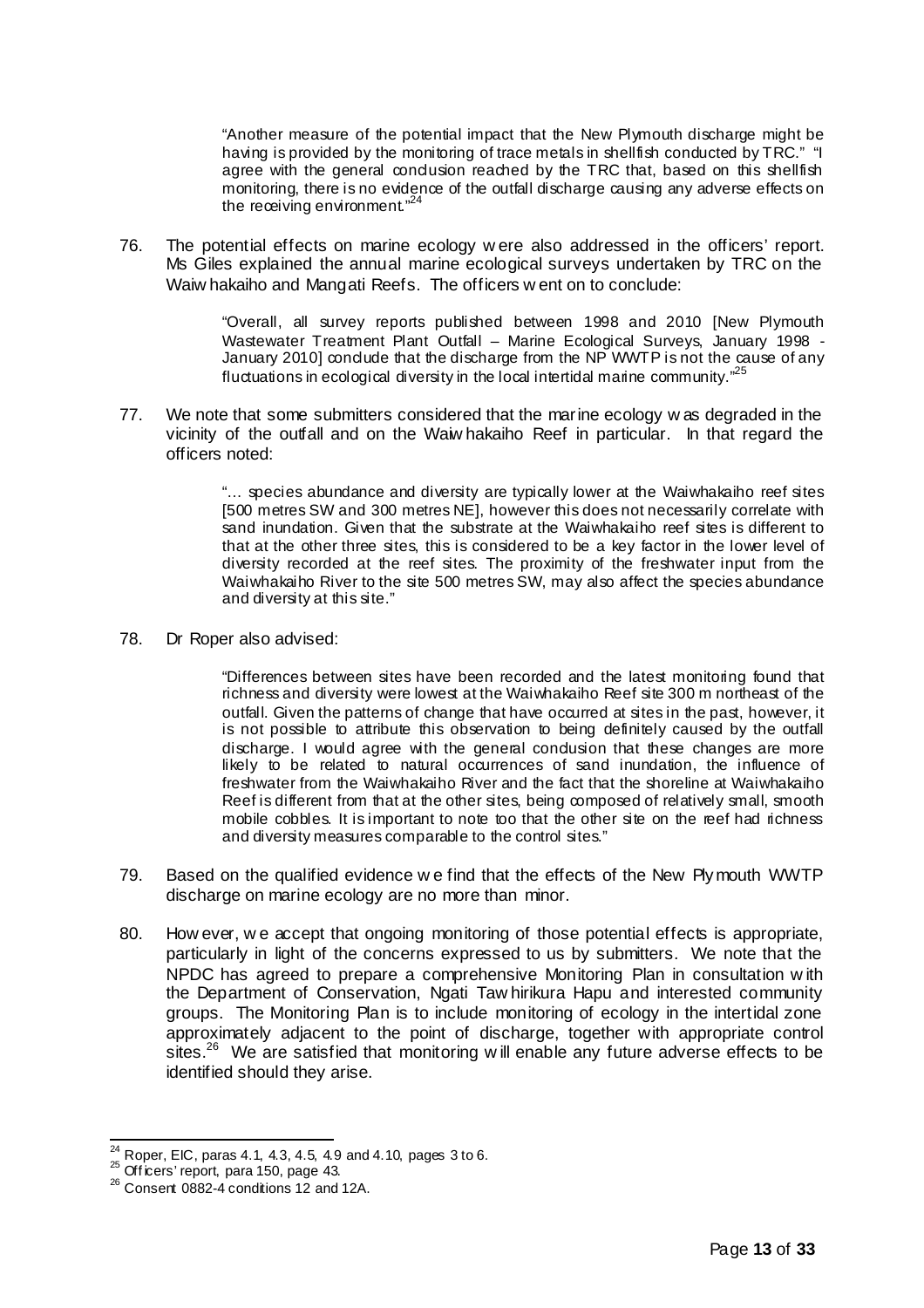## **Effects on public health**

81. Discharges of treated w astewater can have adverse effects on public health, both in terms of contact recreation and the gathering and consumption of shellfish. In our view these are the potential adverse effects of most concern for these applications. Ms Giles provided a helpful context for these effects:

> "Viruses and other pathogens are commonly found in sewage discharges as they are excreted in faeces. If shellfish grow in water containing viruses they can subsequently become contaminated by consuming and retaining micro-organisms present in the surrounding water. This can pose a risk of infection to those who later consume the seafood. The risk associated with the consumption of shellfish is substantially greater than that associated with contact recreation. $\mathbb{Z}^2$

82. It appeared to us that the submitters w ere most concerned about potential effects on public health during w hat became know n as "bypass flows". These "bypass flows" occur when the inflow of effluent exceeds the treatment capacity of the aeration basins at the New Plymouth WWTP and so some of the effluent bypasses those basins. Mr Pool advised us:

> "It is therefore likely that by the end of the consent period, bypasse s at NP WWTP will occur for up to 7 days in total during the year.

> Given the infrequency of the overflows, even as development progresse s, the proposal has been made to allow the bypass of flows exceeding 880l/s .... any flow that is bypassed [is] to be dosed with sodium hypochlorite to disinfect [it] before the bypass is recombined with the treated effluent stream and discharged through the outfall pipe.

> Because the milliscreens installed at Waitara have a ½ mm aperture, the sewage from Waitara will have a much higher proportion of solids physically removed and will have a higher proportion of stormwater compared to New Plymouth flows. It is therefore proposed that the NP WWTP upgrade includes the facility to preferentially bypass some or all of the Waitara flow around the aeration basins when the flow at New Plymouth exceeds 880l/s."<sup>2</sup>

83. In addition, w hen each of the existing two aeration basins is undergoing maintenance, "bypass flows" w ill also occur as only one aeration basin w ill be in operation at those times. Mr MacDonald advised that in such situations:

> "It is proposed, therefore, that 50% of the incoming screened influent will be diverted to the operational aeration basin and will be treated to the limit of available capacity. The balance of the screened influent will bypass the aeration basin and clarifiers, be disinfected and then blended with the fully treated effluent before final disinfection in the chlorine contact basin and discharge through the outfall. $^2$

- 84. We note that at all times the bypass flows will be screened and disinfected prior to being discharged. We find that to be acceptable.
- 85. With regard to the potential effects of the New Plymouth WWTP discharges on public health Mr McBride advised:

"Waterborne pathogens that can be present in wastewater are of four main categories—viruses, bacteria, protozoa and helminths (worms). Depending on the

 $27$  Officers' report, para 166, page 47.

 $^{28}$  Pool, EIC, paras 7.15 to 7.17, page 20.

<sup>&</sup>lt;sup>29</sup> MacDonald, EIC, para 8.6, page 23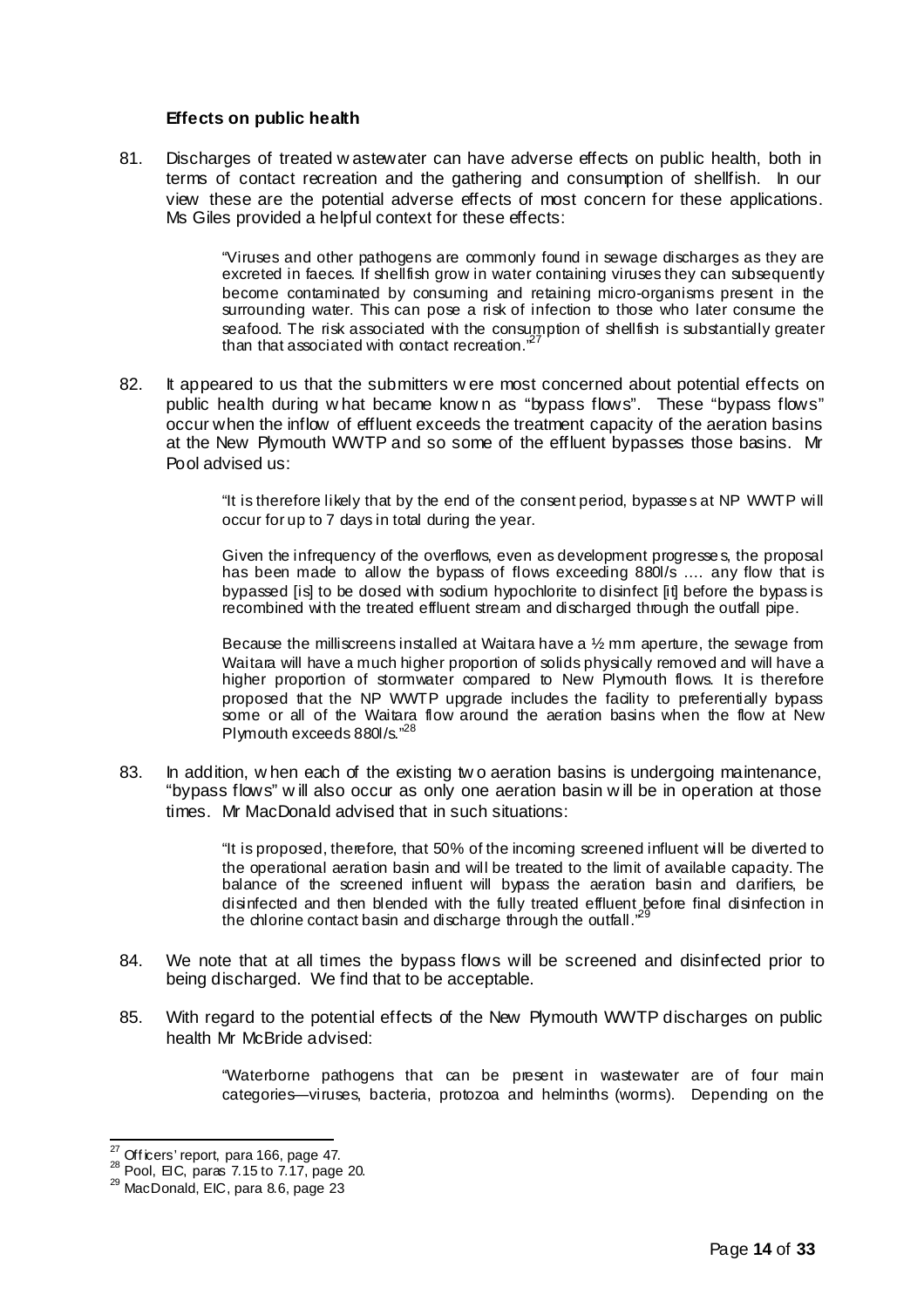health status of the contributing community, many of them are usually only present sporadically."

"From the evidence presented I accept that the health risks to recreational users in proximity to the New Plymouth outfall are likely to be low provided that the treatment plant is operating as designed. Under normal conditions, risks to consumers of raw shellfish harvested from the New Plymouth area may be elevated …[m]ore detailed quantitative microbial risk a ssessments would be necessary to quantify this."

86. We also received evidence from Mr Hamill, an environmental scientist called as a witness by the Friends of the Waitara River. Mr Hamill did not address the effects of the New Plymouth WWTP directly, but he did identify one of the benefits of that plant's proposed upgrade w hen he (appropriately in our view ) concluded:

> "The proposal to pipe wastewater from Waitara to Palmerston North (sic) [New Plymouth] Wastewater Treatment Plant will significantly reduce the risk of microbial contamination of shellfish due to sewage disposal in the Waitara area.<sup>31</sup>

87. The officers' report also addressed public health matters.

"In an attempt to determine the NP WWTP's efficacy in deactivating viruses, NPDC carried out monitoring of viruses in the influent and effluent on three occasions in November and December 2010. The application states that the influent and effluent were sampled for enterovirus and adenovirus, which can be tested to determine whether these viruses are infectious. Infectiousness cannot currently be determined for norovirus, so no such tests were carried out."

"The results indicate that the NP WWTP is effective at "deactivating" enterovirus and adenovirus prior to discharge, however there are no guidelines or standards relating to viruses so it is impossible to quantify the risks a ssociated with residual virus levels in the effluent. Viruses are also known to be intermittent because of their ability to persist in the environment and shellfish tissue for an extended period of time. Therefore as the sampling was only undertaken over a number of weeks, the results are indicative."<sup>32</sup>

88. From the evidence w e conclude that the risks to public health appear to be low but further monitoring is required to confirm this to be the case. Mr McBride recommended:

> "More detailed Quantitative Microbial Risk Assessments (and associated studies on wastewater pathogen characterisation and oceanographic mixing and inactivation patterns) should be conducted to provide better assessment of the risks associated with these activities.'

89. In response to our questions Mr McBride advised that the Quantitative Microbial Risk Assessment (QMRA) that he recommended should not only focus on the bypass events described above, but also cover the regular discharge that occurs during periods of normal WWTP operation. He also advised that the results of the QMRA would assist w ith determining the adequacy of the current method of treatment (disinfection w ith sodium hypochlorite as opposed to the use of UV as advocated by some submitters) as w ell as the level of monitoring undertaken. He confirmed that the QMRA should be linked to a potential review of the consent conditions under section 128 of the RMA. The NPDC has accepted that a condition should be imposed accordingly on consent 0882-4 requiring the undertaking of a QMRA.

 $\frac{30}{10}$  McBride, EIC, paras 4.1 and 5.5, pages 4 and 9.

<sup>31</sup> Hamill, EIC, para 6.1, page 9.

<sup>&</sup>lt;sup>32</sup> Officers' report, paras 172 and 174, page 49.

 $33$  McBride, EIC, para 3.4, page 4.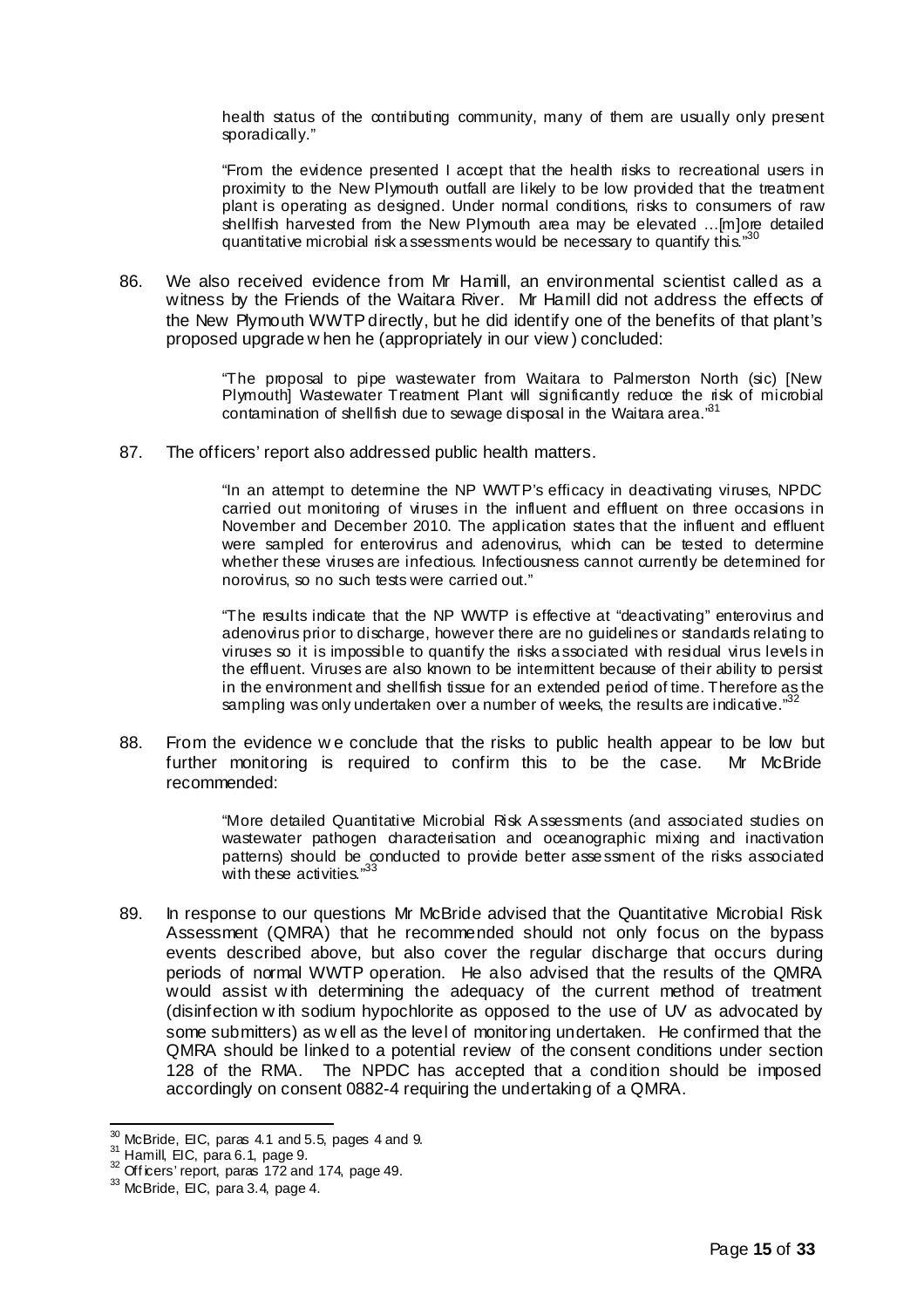90. On balance, w e find that the potential adverse effects of the New Plymouth WWTP discharges on public health are minor, but that a QMRA should be undertaken to confirm that to be the case.

# **Discharge standards**

91. The NPDC has offered consent conditions that impose discharge standards during the normal operation of the WWTP and at times w hen bypass flows occur. The discharge standards are to be achieved 95% of the time to allow for variations in the treatment process and also for periods w hen bypass flows occur as a result of the WWTP volumetric capacity being exceeded. We consider that to be appropriate and note that the reporting officers have agreed with the discharge standards suggested by the NPDC.

# **Duration and review**

- 92. NPDC sought a consent duration of 30 years for the New Plymouth WWTP. We accept that a long duration is appropriate. The New Plymouth WWTP is a regional wastewater treatment facility that has performed w ell to date and the NPDC is about to expend a significant amount of money to upgrade it so that it can cope w ith increased effluent flows from the surrounding district out until 2040. The WWTP is a significant physical resource and the NPDC has a significant level of investment in it.<sup>3</sup>
- 93. We have found that the effects of the discharge are minor and the NPDC and TRC reporting officers have agreed on the scope of a comprehensive monitoring programme. That monitoring w ill identify any unforeseen adverse effects that arise in the future. Section 128 review opportunities have been recommended to deal w ith any such unforeseen adverse effects. On balance w e find that the 30 year duration sought is appropriate.
- 94. We note that Ms Ongley (legal counsel for the Director-General of Conservation) told us that she supported the consent durations sought by the NPDC provided that appropriate monitoring and review conditions w ere imposed. We agree w ith that proposition.
- 95. We note that some submitters sought a short three or five-year duration during w hich time the NPDC should move to a land-based disposal system.<sup>35</sup> In our view, based on the evidence before us regarding the efficacy of land-based disposal in New Plymouth's soil and climatic circumstances, such relief is both unreasonable and impractical.
- 96. We also note that the NPDC has agreed to undertake a land-based treated wastewater disposal trial. That is admirable, and met w ith the approval of some of the submitters, but it is not something that w e w ould have otherw ise imposed. Should the NPDC decide at some later point in time to move to a land-based disposal system then they w ould be free to do so and to seek the appropriate consents for such an activity at that time. We see no need to incentivise that in terms of consent duration or consent conditions. We have how ever imposed the Advice Note referring to the land-based disposal trial offered by the NPDC for consent 0882-4 as some form of reference to that trial on the face of the consents, given its importance to some submitters.

 $34$  Matters relev ant under section  $7(b)$  and section 104(2A) of the RMA.

<sup>35</sup> Including Te Ohu o Waitara, Ngati Kura me Ngati Maru ki Tai and Ngati Tawhirikura Hapu.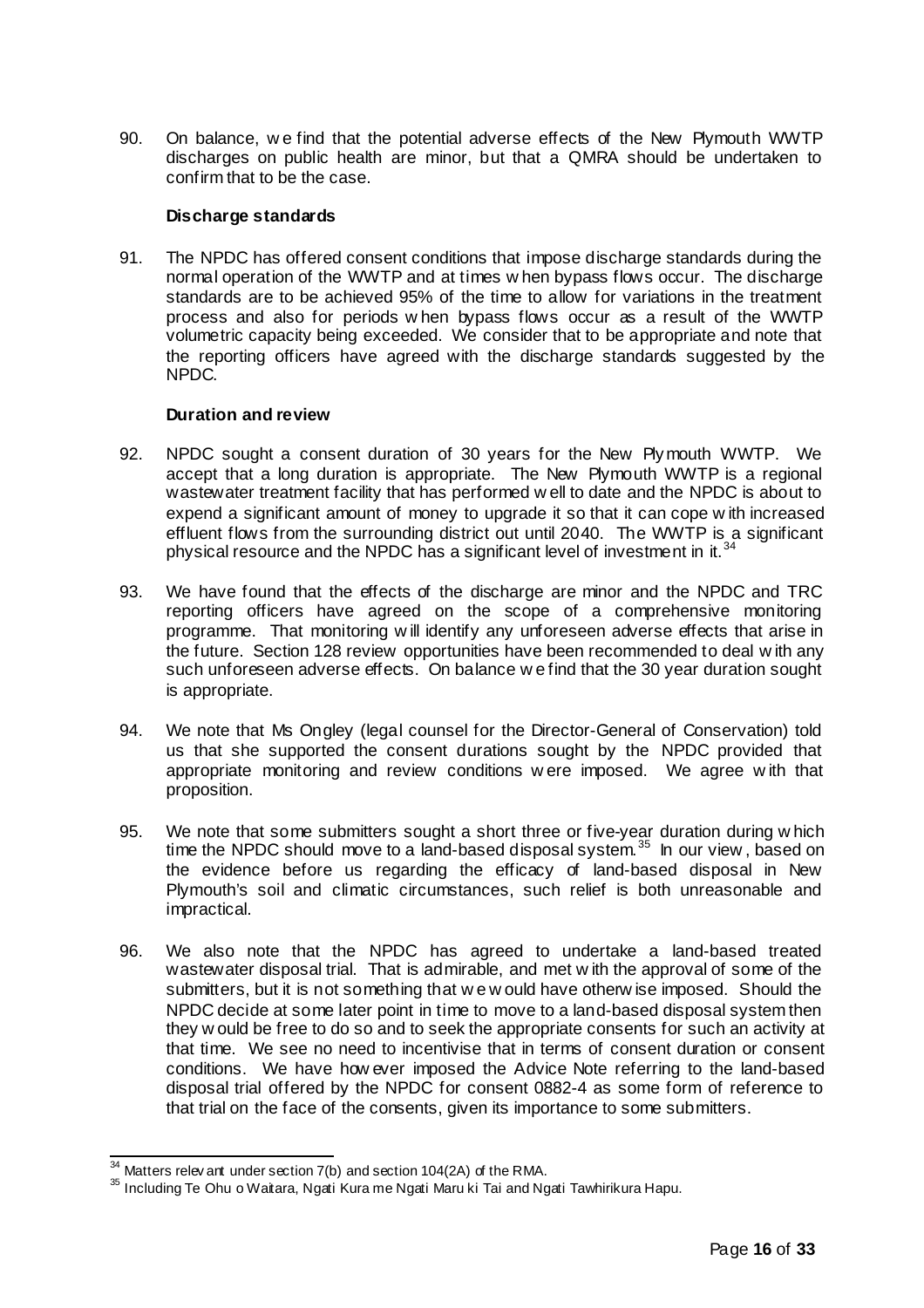# **STATUTORY INSTRUM ENTS**

- 97. The relevant regional planning instruments are the Regional Policy Statement for Taranaki (RPS), the Regional Coastal Plan for Taranaki (RCP) and the New Zealand Coastal policy Statement 2010 (NZCPS). These policy instruments w ere evaluated by the TRC reporting officers and by Ms Hope and Mr Rendall. We agree w ith the TRC reporting officers that the RCP expands on and refines the RPS policies and so we have given greater attention to the RCP provisions.<sup>36</sup>
- 98. We see no need to repeat the planning evaluations referred to above in this Decision.
- 99. We agree w ith the view of the TRC officers that, in overall terms, the New Plymouth WWTP proposal is consistent w ith the RCP provisions and that the Waitara proposal is consistent w ith the majority of the RCP policies.<sup>37</sup> In the case of Waitara, we have had regard to the RCP policies that are not fully met (as w e are required to do under section 104(1) of the RMA) and we find that in overall terms it better meets the sustainable management purpose of the RMA to enable the NPDC's Waitara proposal to proceed than to decline it.
- 100. Our attention w as drawn to Policy 6 and 23 of the NZCPS.
- 101. We note that the NPDC's overall proposal is consistent w ith Policy 6 insofar as that policy "… recognises the importance of infrastructure and the rate at w hich it should grow to allow for population grow th."38
- 102. We note that in terms of Policy 23(2) of the NCPS all of the proposed w astewater discharges will receive some form of treatment and in our view the NPDC has undertaken an adequate consideration of alternatives. We are also satisfied that w e were sufficiently informed of tangata w henua interests and values, both by the iw i submitters and w itnesses themselves and by the NPDC evidence and TRC officers' reports. We have discussed those interests and values earlier in this decision.

# **SECTIONS 105 AND 107**

- 103. We must have regard to section 105(1) matters (including the sensitivity of the receiving environment and any alternative methods of discharge) and w e must be sure that each of the four proposed discharges w ill not, after reasonable mixing, give rise to any of the adverse effects listed in section 107, unless we are satisfied that one or more of the exemptions set out in section 107(2) of the RMA apply.
- 104. With regard to section 105 matters w e have already discussed alternatives and w e have had regard to the receiving environment w hen considering the actual and potential effects of the proposed discharges.
- 105. We cannot grant consents if the section  $107(1)(a)$ , (b), (c) and (e) standards will be breached. The officers' reports advised respectively for the New Plymouth and Waitara proposals:

"Overflows and temporary discharges [from Waitara] are not expected to result in any of the effects listed under clauses (a), (b) or (c) after reasonable mixing. Long-term monitoring undertaken by the Council has shown no change in ecological diversity as

 $\frac{36}{2}$  Off icers' report (Lenz), para 327, page 71.

 $37$  Off icers' reports para 274 page 69 and para 325 and page 70 respectively.

<sup>&</sup>lt;sup>38</sup> NPDC Opening Submissions, para 7.5, page 16.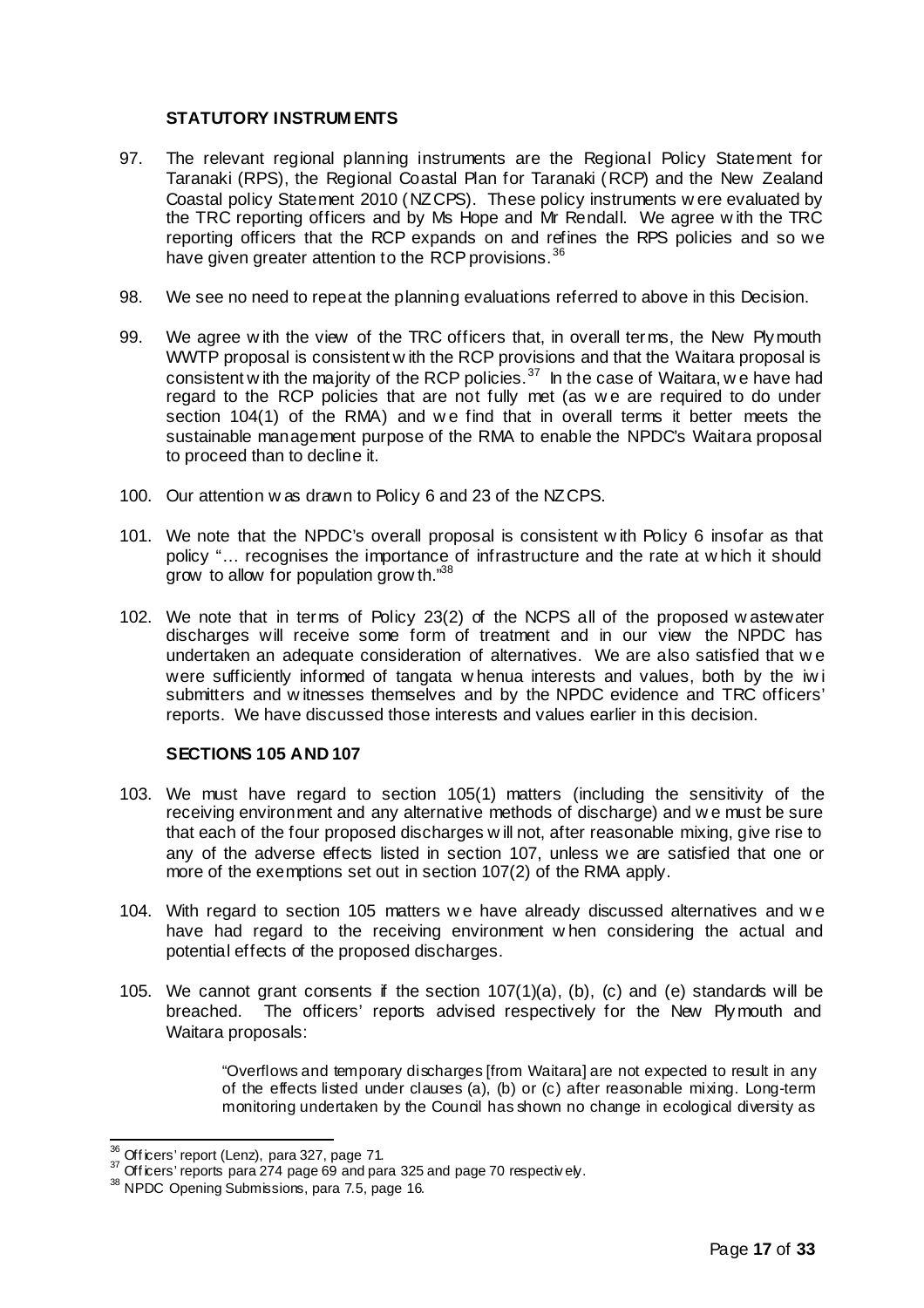a result of the discharge from the NP WWTP therefore the continued discharge is not expected to give rise to the effects under dause (e). $"$ <sup>3</sup>

"The discharge is unlikely to result in any of the effects listed under clauses a, b or c after reasonable mixing, as outlined in section 9.5. The concentration of the constituents of the discharge after subsequent dilution fall within national guidelines, which are set to protect aquatic life, as outlined in section 9.1. Additionally, long-term monitoring by TRC has shown no change in ecological diversity as a result of the discharge (section 9.2). As such, the discharge will not give rise to the effects under clause  $e^{,40}$ 

106. We are satisfied on the evidence that the adverse w ater quality effects listed in section 107 of the RMA w ill not occur.

## **PART 2 MATTERS**

- 107. Our considerations are subject to Part 2 of the RMA. A consideration of Part 2 matters was helpfully undertaken in pages 62 to 65 of the Giles officers' report and pages 72 to 76 of the Lenz officers' report. Part 2 matters w ere also addressed by Ms Hope and the NPDC legal submissions. We accept that enabling the appropriate treatment and disposal of wastewater produced by the New Plymouth and w ider district communities is in accordance w ith section 5(2) of the RMA.
- 108. We find sections 6(a), 6(e) and 8 of the RMA to be relevant. In terms of section 6(a) we have had regard to the natural character of the marine environment and based on the evidence w e find that the potential effects on that environment w ill be no more than minor. With regard to sections 6(e) and 8 we have discussed the matters of Maori interests and values earlier in this Decision.
- 109. We also find the provisions of sections  $7(a)$ ,  $(a)$ ,  $(b)$ ,  $(c)$ ,  $(d)$  and  $(f)$  to be relevant, but consider that those provisions are mirrored in the policies of the regional planning instruments and w e have already found the NPDC's proposal to be appropriate in light of those provisions. Conditions requiring consultation and discussion w ith tangata whenua interests adequately address section 7(a) and (aa) concerns in particular.
- 110. In overall terms our consideration of Part 2 matters supports the granting of the applications. We expect that some submitters, tangata w henua in particular, w ill find our consideration of the issues unacceptable. How ever that will alw ays be the case when an opposing "absolute" position is adopted. We find that overall the proposals in respect of Waitara in particular represent an incremental improvement to the treatment and disposal of w astewater w ith the potential to provide a consequent enhancement to the local marine environment. In that regard w e note and agree with the NPDC's opening submissions w hich stated:

"There is no realistic option for the Council to "start again" and …. [NPDC] is not required to do so under the RMA. Under almost any scenario, a discharge to the sea is inevitable in the New Plymouth district. Considerable weight must be given to the significant existing investment in wastewater infrastructure which will be maintained and enhanced by the current proposals."

"In a New Zealand context, the quality of treatment being proposed by the Council is very high compared to other large scale municipal treatment plants. Given the nature of wastewater treatment and disposal, some risks and adverse effects are unavoidable, but …. such matters (including cultural concerns) have been

 $39$  Officers' report (Giles), para 258, page 66.

 $^{40}$  Off icers' report (Lenz), para 314, page 68.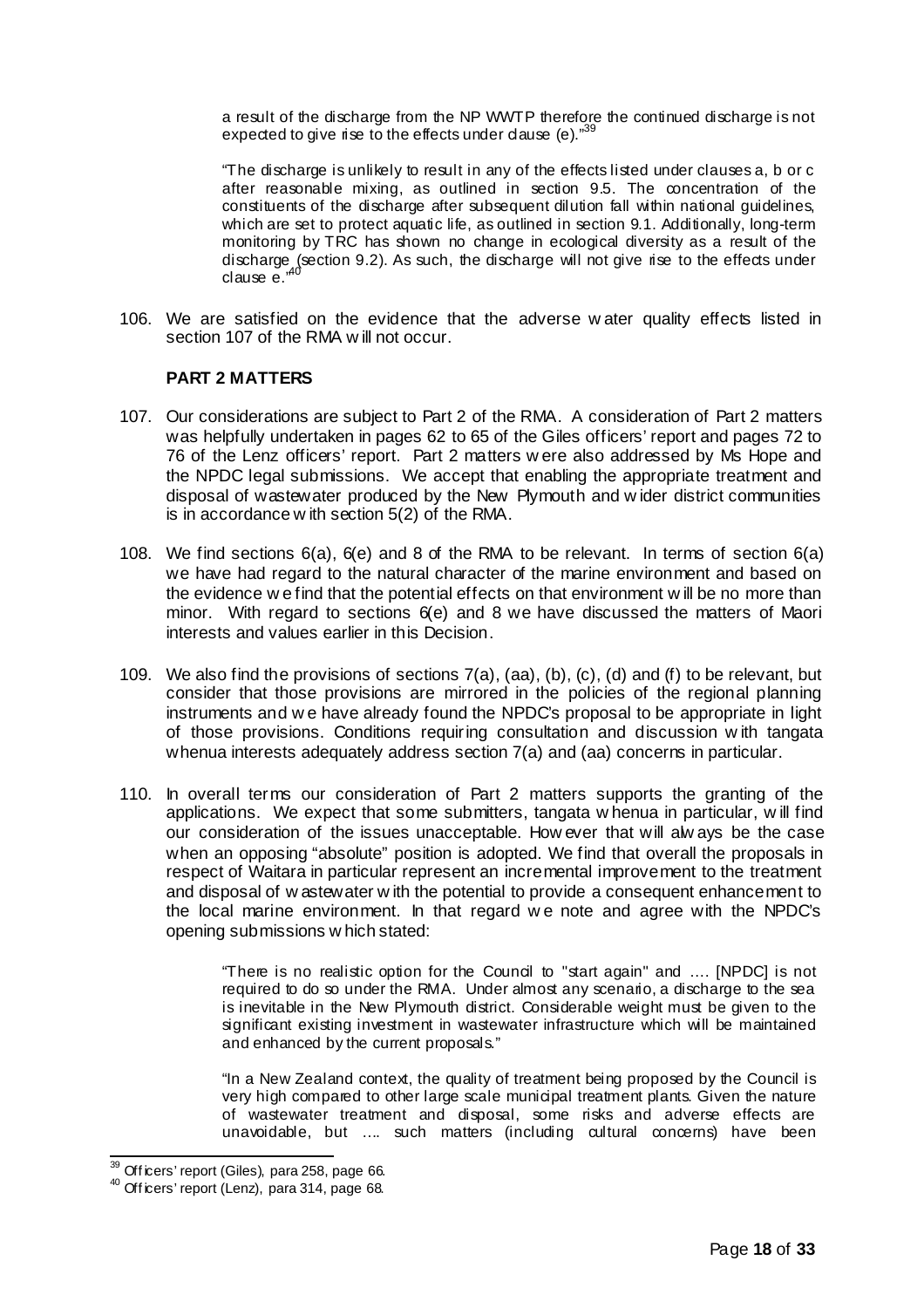appropriately addressed through the design of the proposals and proposed conditions."

"Some in the community still perceive a discharge to the sea as unacceptable, and have sought that the Council pursue land disposal. That perception needs to be seen in light of the proposal significantly decreasing discharges of contaminants to the sea, and the impracticability of land-based discharge. Land disposal has been investigated and is not a viable means of removing the discharge from the sea entirely."<sup>4</sup>

# **G. DETERMINATION**

- 111. Pursuant to the pow ers delegated to us by the Taranaki Regional Council under section 34A of the Resource Management Act 1991, w e record that having regard to the application documents, the officers' reports, the submissions and the evidence presented at the hearing, and having considered the various requirements of the RMA, we are satisfied that:
	- i. The NPDC has undertaken an appropriate assessment of the potential adverse effects that might arise from the Waitara and New Plymouth wastewater treatment and discharge proposals.
	- ii The potential adverse effects of those discharges are either minor or can be adequately avoided, remedied or mitigated by the imposition of conditions under section 108 of the Resource Management Act.
	- iii. The effects of the proposed discharge activities, w hen managed in accordance with those conditions, w ill not be inconsistent w ith the overall scheme of the Regional Policy Statement for Taranaki, the Regional Coastal Plan for Taranaki and the New Zealand Coastal Policy Statement 2010.
	- iv. The activity is consistent with the Purpose and Principles of the Resource Management Act.
- 112. We therefore **grant** the resource consent applications sought by the NPDC subject to the imposition of the conditions set out in Appendix 1.

<sup>41</sup> NPDC Opening Submissions, paras 3.3 to 3.5, page 4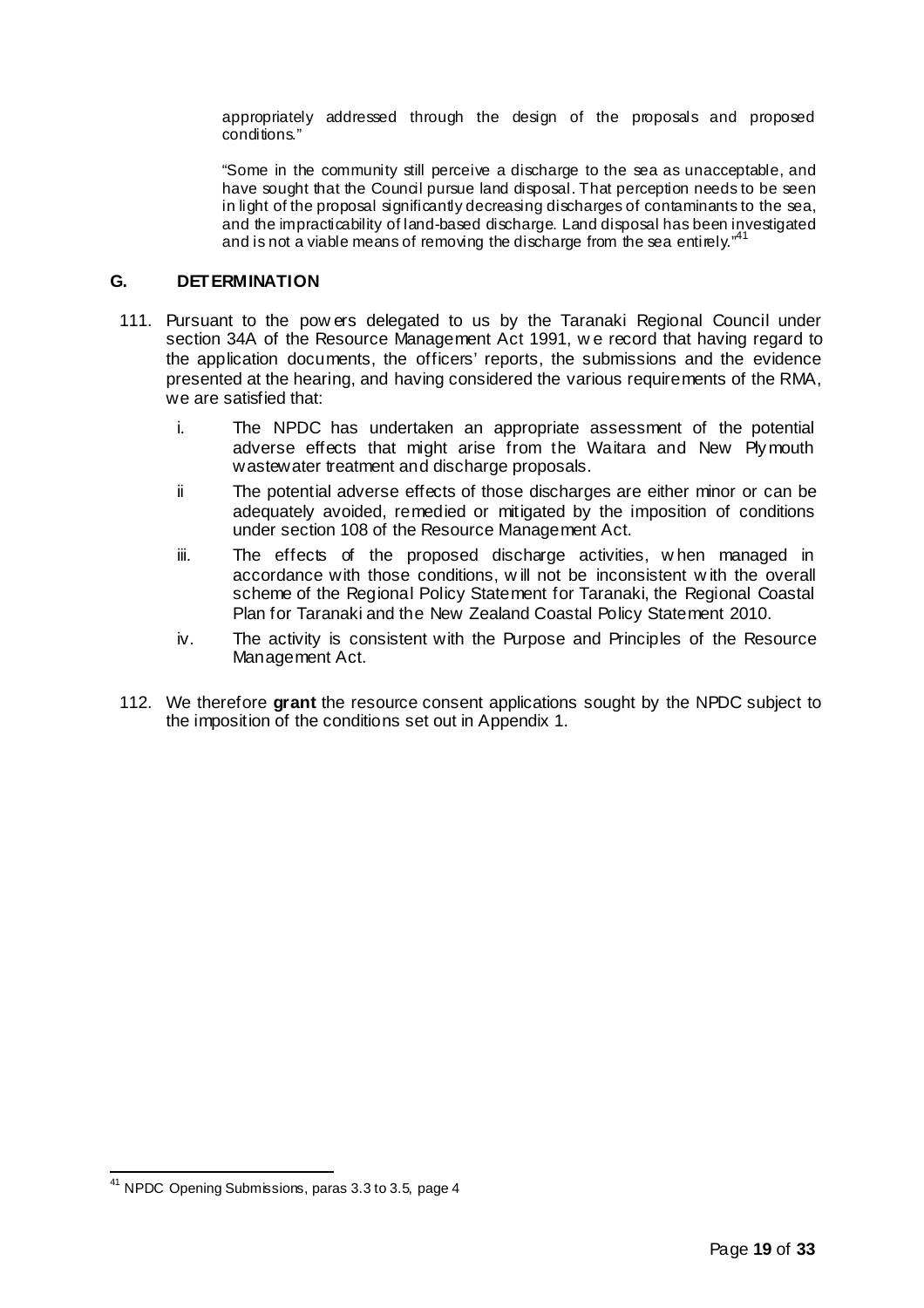## **Conditions**

- 113. The applicant volunteered a suite of conditions and detailed amendments to these conditions w ere recommended by the TRC reporting officers and submitters (particularly the w itnesses for the Director General of Conservation and the Friends of the Waitara River). We are very grateful for the assistance provided in that regard.
- 114. We have adopted the conditions finally agreed by the NPDC and the TRC reporting officers subject only to some very minor w ording changes $42$ . We have retained the numbering of the final agreed conditions submitted to us as part of the NPDC's closing submissions (w hich used numbers such as 12A to accommodate conditions inserted during the course of the hearing), but note that the TRC may w ish to rationalise that numbering in due course.

 $\ln$ 

Rob van Voorthuysen Buddy Mikaere Richard Heerdegen **Chair Commissioner Commissioner**

15 November 2011

Gifeerdage

 $42$  For example Condition 15 of Consent 0882-4 is expanded to deal with the situation where the consent holder declines to accept monitoring programme peer rev iew recommendations, and Condition 14 of Consent 3397-2 ref ers to mussel shellf ish (as opposed to shellf ish generally).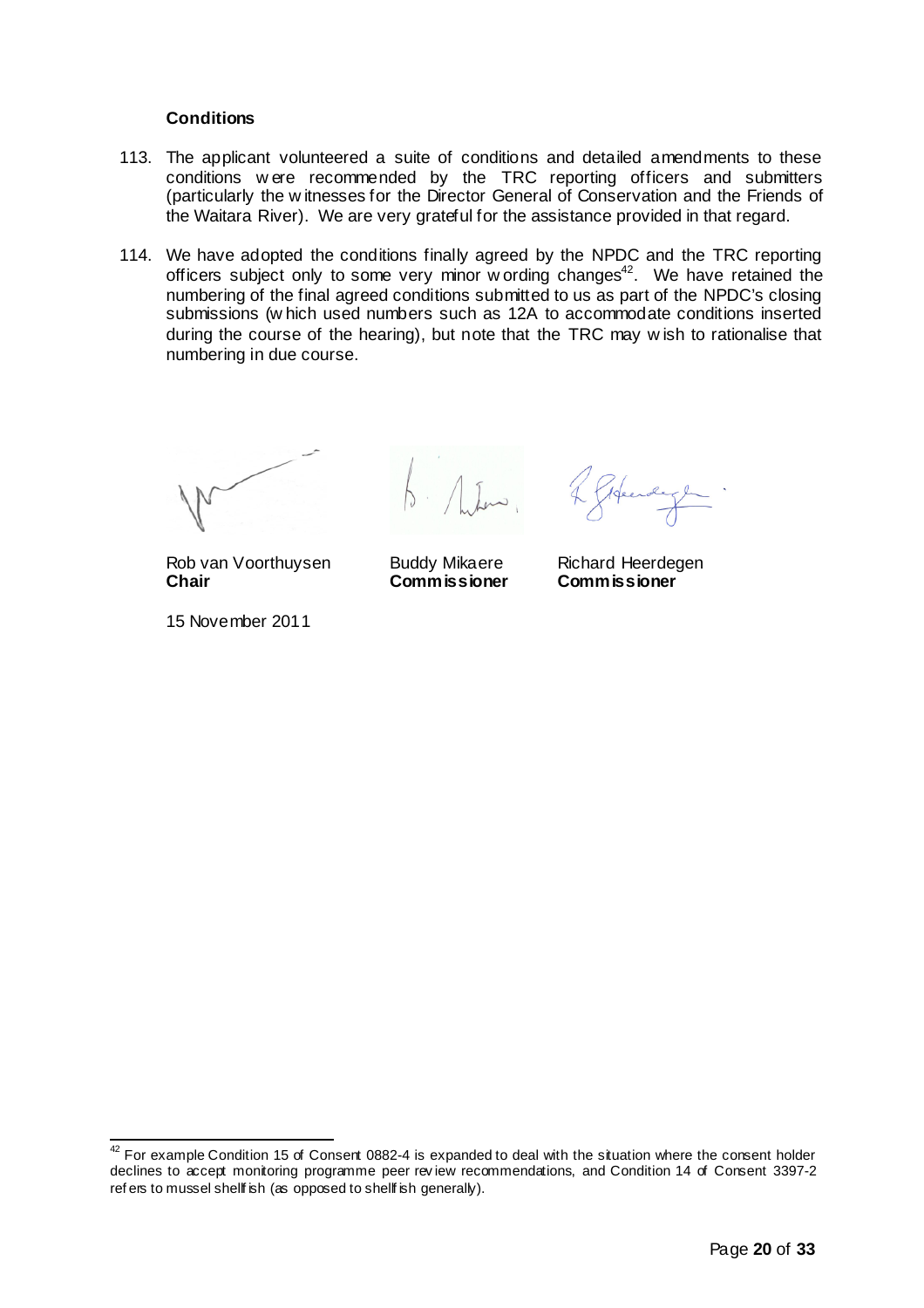# **Appendix 1 – Conditions**

## **Consent 0882-4 [6803] – New Plymouth discharge**

That application 6803, to discharge treated municipal w astewater from the New Plymouth wastewater treatment plant through a marine outfall structure into the Tasman Sea, be approved for a period to 1 June 2041, subject to the follow ing conditions:

#### **General Condition**

a. The consent holder shall pay to the Taranaki Regional Council all the administration, monitoring and supervision costs of this consent, fixed in accordance to section 36 of the Resource Management Act.

#### **Special Conditions**

- 1. The consent holder shall at all times adopt the best practicable option, as defined in section 2 of the Resource Management Act 1991, to prevent or minimise any adverse effects on the environment from the exercise of this consent.
- 2. The discharge shall occur through a multiport diffuser system that ensures a minimum dilution of 13:1 at the sea surface at chart datum under dry weather dischargeflow and calm sea conditions.
- 3. Constituents in the effluent discharged shall meet the standards shown in the table below.

| Constituent          | <b>Standard</b>                                      |
|----------------------|------------------------------------------------------|
| Zinc                 | Concentration not greater than 0.2 gm <sup>3</sup>   |
| Chromium             | Concentration not greater than 0.15 gm <sup>3</sup>  |
| Cadmium              | Concentration not greater than 0.04 gm <sup>3</sup>  |
| Lead                 | Concentration not greater than 0.1 gm <sup>3</sup>   |
| <b>Nickel</b>        | Concentration not greater than 0.15 gm <sup>3</sup>  |
| Copper               | Concentration not greater than $0.1 \text{ gm}^3$    |
| Mercury              | Concentration not greater than 0.002 gm <sup>3</sup> |
| Cyanide              | Concentration not greater than 0.1 gm <sup>3</sup>   |
| Phenols [including]  |                                                      |
| chlorinated phenols] | Concentration not greater than 1.0 $\text{gm}^3$     |

4. Subject to condition 5 below, at least 95% of effluent discharge samples shall meet the standards shown in the table below.

| Constituent      | Standard                                                                     |
|------------------|------------------------------------------------------------------------------|
| Suspended solids | Concentration not greater than 25 gm <sup>3</sup>                            |
| demand           | 5-day Biochemical oxygen   Concentration not greater than 25 gm <sup>3</sup> |

- 5. During:
	- (a) two periods, occurring before 30 June 2015, during which one of the aeration basins is off-line while being upgraded; and
	- (b) periods not exceeding 14 days, occurring no more than once per year, when one of the aeration basins is off-line for planned maintenance purposes;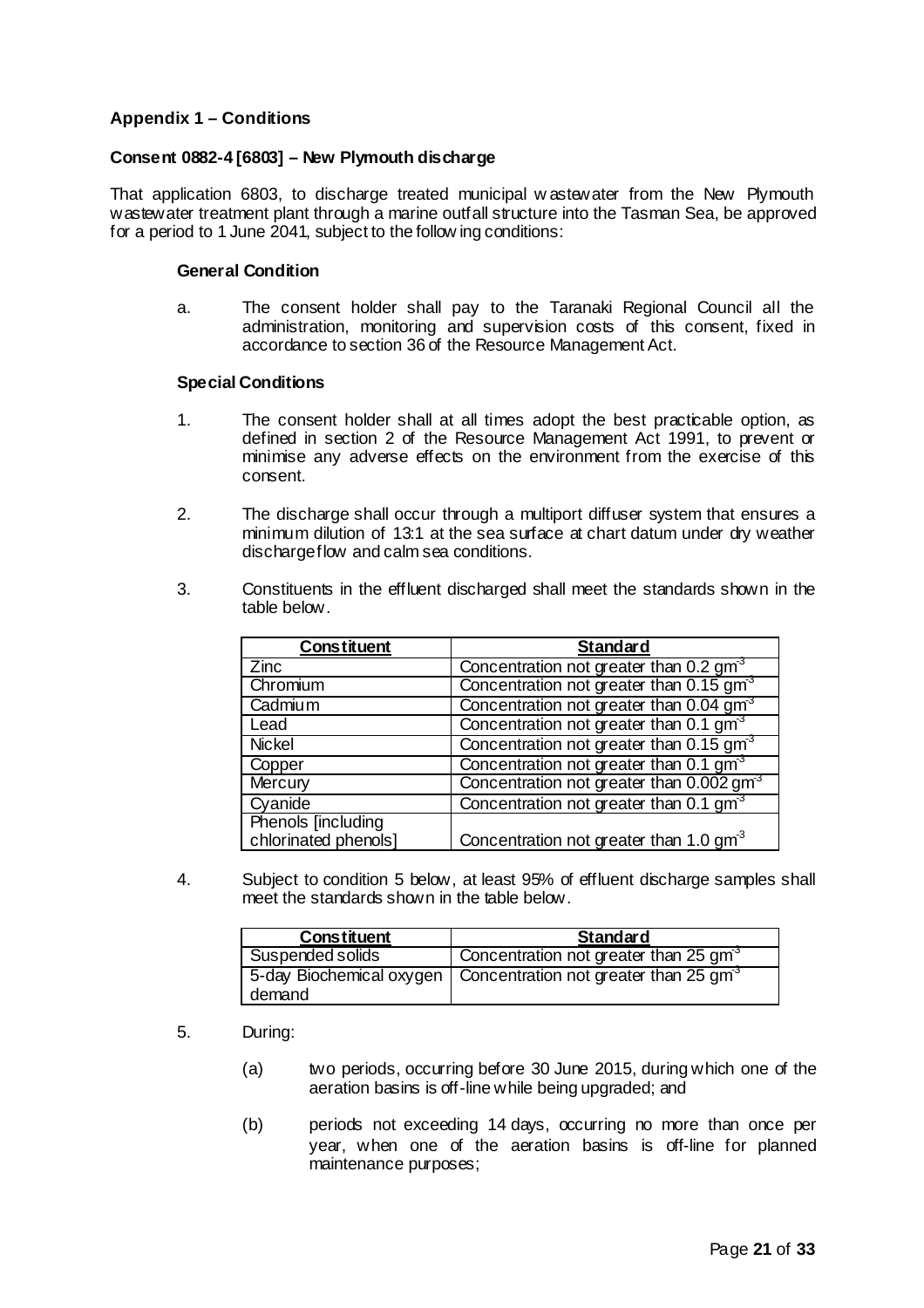Condition 4 shall not apply and samples shall instead meet the follow ing standards:

| Constituent      | Standard                                                                      |
|------------------|-------------------------------------------------------------------------------|
| Suspended solids | Concentration not greater than 110 gm <sup>3</sup>                            |
|                  | 5-day Biochemical oxygen   Concentration not greater than 130 gm <sup>3</sup> |
| demand           |                                                                               |

- 5A. The consent holder shall publicly notify its intention to exercise condition 5(a) at least five working days prior to taking an aeration basin off-line. The public notice shall detail the health and safety risks, reasons why the basin is being taken off line, and associated potential effects.
- 6. Notw ithstanding any duration specified in condition 5 above, the periods when aeration basins are off-line shall be of the minimum duration necessary to achieve the purpose.
- 7. The consent holder shall give at least 30 working days notice to the Chief Executive, Taranaki Regional Council of the intention to take an aeration basin off-line. Notice shall be given by email to w orknotification@trc.govt.nz and shall include:
	- (a) The intended dates that the aeration basinw ill be offline; and
	- (b) Documentation demonstrating the off-line period complies with the requirement to be the minimum necessary.
- 8. The consent holder shall erect and maintain signsfor a period beginning on the date that an aeration basin goes off-line, as described in condition 5(a), and ending 14 days after the date that the off-line period ends. The signs shall advise the public of the discharge of sewage that has not been fully treated and inform them of the potential health risks, and are to be placed in a prominent location at:
	- Fitzroy Beach; and
	- Bell Block Beach.
- 9. The total available chlorine in the effluent, prior to entering the outfall pipe, shall be no less than 0.3 gm $^3$ .
- 10. All effluent discharged shall have passed through a screen w ith an aperture no more than 3 mm, except that during periods when the milli-screen is nonoperational for maintenance purposes, effluent may pass through a screenw ith an aperture no more than 6 mm.
- 11. The consent holder shall undertake sampling and testing necessary to:
	- (a) Determine compliance with the conditions of this consent; and
	- (b) Characterise the effluent to the extent necessary to identify the nature and scale of its effects on the environment, during normal operation and at times when all the effluent is not being fully treated. In particular, monitoring must occur at times when an aeration basin is off-line, and be discussed at the annual meeting required by special condition 14.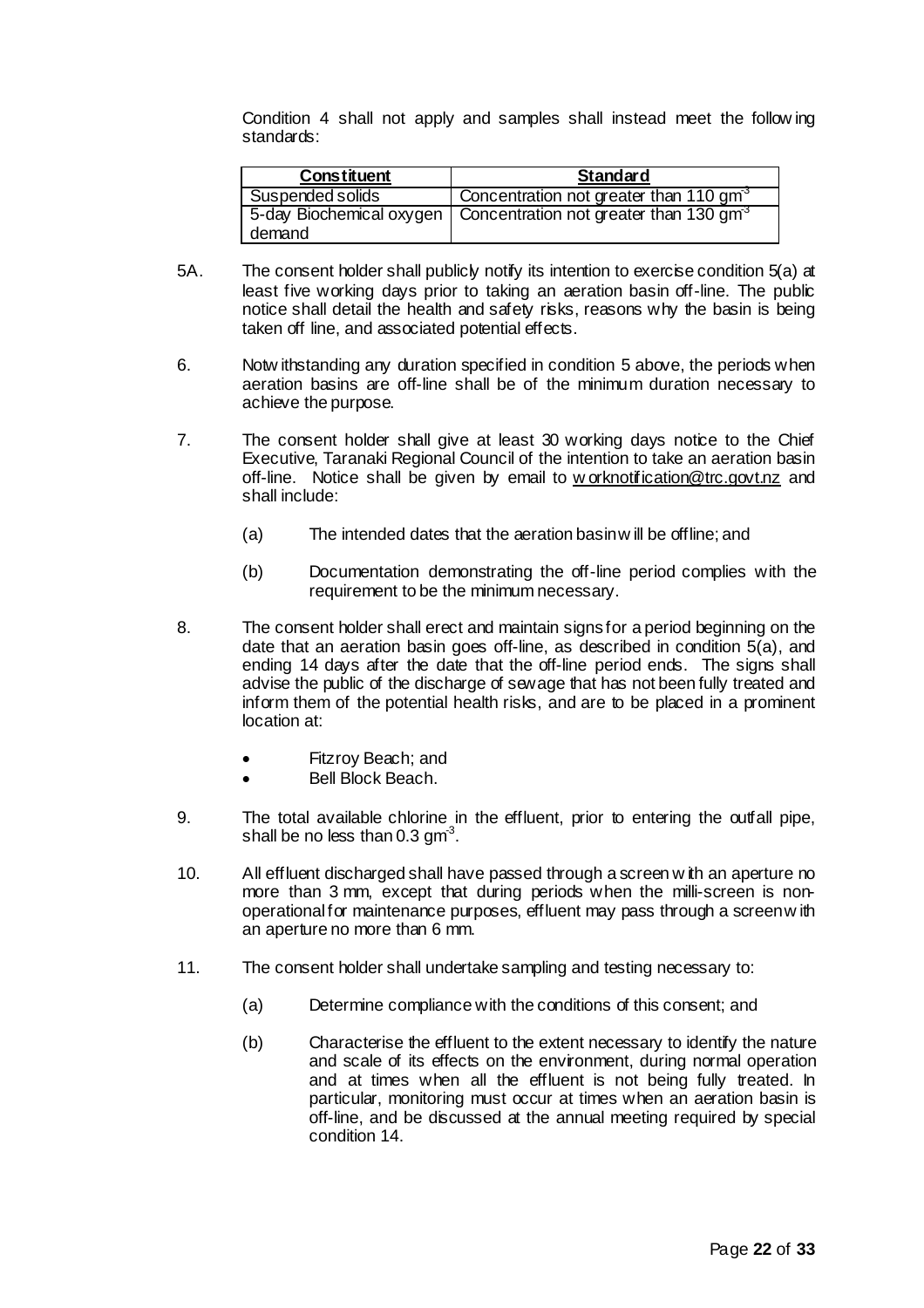Until the Monitoring Plan required by condition 12 is submitted to Taranaki Regional Council, monitoring w ill continue in accordance with the existing monitoring plan prepared under consent 0882-3.

- 11A. Within one year of the commencement of this consent, the consent holder shall submit to the Chief Executive, Taranaki Regional Council a Quantitative Microbial Risk Assessment (QMRA) of the discharge under this consent (focusing primarily on bypass discharges).
- 12. Within six months of the provision of the QMRA under condition 11A, the consent holder shall prepare, and submit to the Chief Executive, Taranaki Regional Council for certification, a 'Monitoring Plan' detailing the sampling, testing and measuring that will be undertaken to achieve compliance w ith condition 11. The Plan shall include, but not necessarily be limited to:
	- (a) Details of the measuring and sampling to be undertaken including: sampling location, frequency and methodology; and
	- (b) Documentation of how the measuring and sampling described in 12(a) above, adequately characterises the effluent at all times.

As a minimum, the Monitoring Plan w ill require:

- (c) Monitoring of the effluent to determine compliance with conditions 3, 4 and 5;
- (d) Monitoring of ecology in the intertidal zone approximately adjacent to the point of discharge, with appropriate control sites; and
- (e) Monitoring of microbiological contamination within shellfish.
- 12A. In preparing the Monitoring Plan, the consent holder shall issue a draft Monitoring Plan and then carry out reasonable consultation with the Department of Conservation, Ngati Taw hirikura Hapu and interested community groups, allow ing at least one month for a response from those groups on the draft Plan.
- 12B. Before submitting the Monitoring Plan to Taranaki Regional Council for certification, the consent holder shall have the Monitoring Plan peer reviewed by an independent, suitably qualified expert.
- 12C. The consent holder shall provide any comments received from the Department of Conservation, Ngati Tawhirikura Hapu and interested community groups under condition 12A, and the peer review under condition 12B, to the Chief Executive, Taranaki Regional Council, at the time the final Monitoring Plan is submitted for certification under condition 12. In the event that the consent holder declines to adopt any recommendations provided by the peer reviewer under condition 12B, the consent holder shall also provide, at the same time, its written reasons for declining to follow those recommendations.
- 12D. By 31 March in the years 2017, 2022, 2027, 2032 and 2037, the consent holder shall provide to the Chief Executive, Taranaki Regional Council the results of a peer review of the Monitoring Plan by an independent, suitably qualified expert to ensure that the monitoring programme is still appropriate. The results of the peer review shall also be made publicly available. In the event that the consent holder declines to adopt any recommendations provided by the peer reviewer under this condition, the consent holder shall also provide,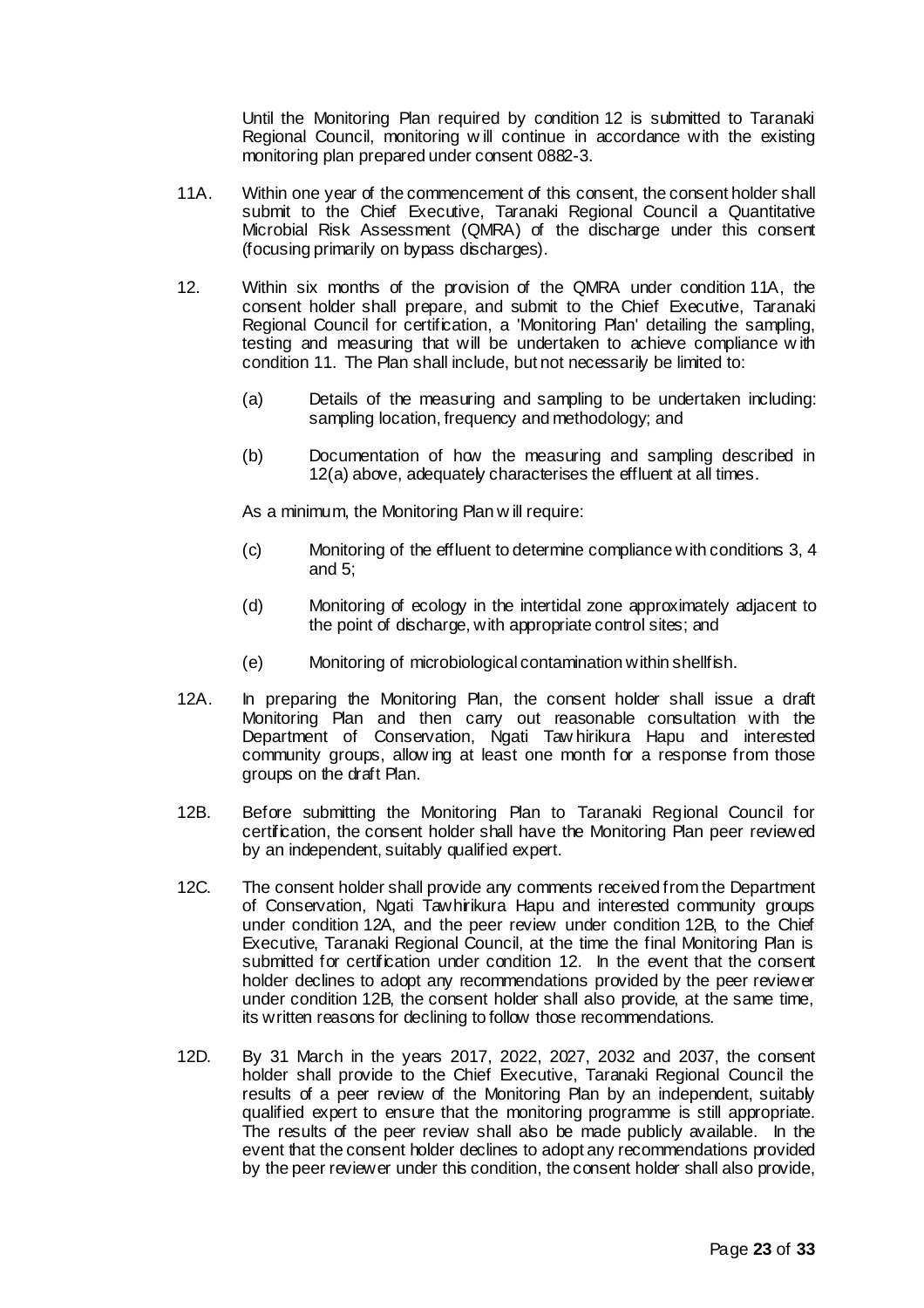at the same time, its written reasons for declining to follow those recommendations.

- 12E. By 31 March in the years 2027 and 2037, the consent holder shall provide to the Chief Executive, Taranaki Regional Council a Technology Report covering:
	- (a) A summary of any improvements made to the reticulation, treatment or disposal system since the granting of this consent;
	- (b) An outline of technological changes and advances in relation to wastewater management, treatment, disposal and technologies which may be available to address any residual adverse effects; and
	- (c) An assessment of whether any such options or combination of options represent the Best Practicable Option to minimise the effects of the discharge and whether the consent holder intends to incorporate such changes.

The Technology Report shall also be made publicly available. The Regional Council may obtain an independent peer review of the Technology Report, and may charge the consent holder for the actual and reasonable cost of obtaining this peer review.

- 12F. By 31 July each year, the consent holder shall provide to the Chief Executive, Taranaki Regional Council a report covering:
	- (a) details of the progress made towards reducing inflow and infiltration reduction over the past year;
	- (b) the consent holder's target for reduction of inflow and infiltration in the coming year; and
	- (c) details of theworks proposed in order to meet that target.
- 13. The consent holder shall maintain a Contingency Plan for the wastewater treatment plant site that shall be adhered to in the event of a spill or emergency. The Plan shall be approved by the Chief Executive, Taranaki Regional Council, acting in a certification capacity and shall detail measures and procedures to be undertaken to prevent spillage or accidental discharge of contaminants not authorised by this consent and measures to avoid, remedy or mitigate the environmental effects of such a spillage or discharge.
- 14. At least once every year, the consent holder shall convene a meeting w ith representatives of the Taranaki Regional Council, Ngati Taw hirikura Hapu, and interested submitters on application 6803, to discuss any matter relating to the operation or monitoring of this consent.<sup>43</sup>
- 14A. In the years 2027 and 2037, the consent holder shall use the meeting required by condition 14 as a means of collaborating with the community and stakeholders about the strategy for the future management of wastewater in New Plymouth district.
- 15. In accordance with section 128 and section 129 of the Resource Management Act 1991, the Taranaki Regional Council may serve notice of its intention to review, amend, delete or add to the conditions of this resource consent by

 $43$  For the avoidance of doubt, this meeting can be combined with the annual meetings required under consents 7861-1 and 3397-2.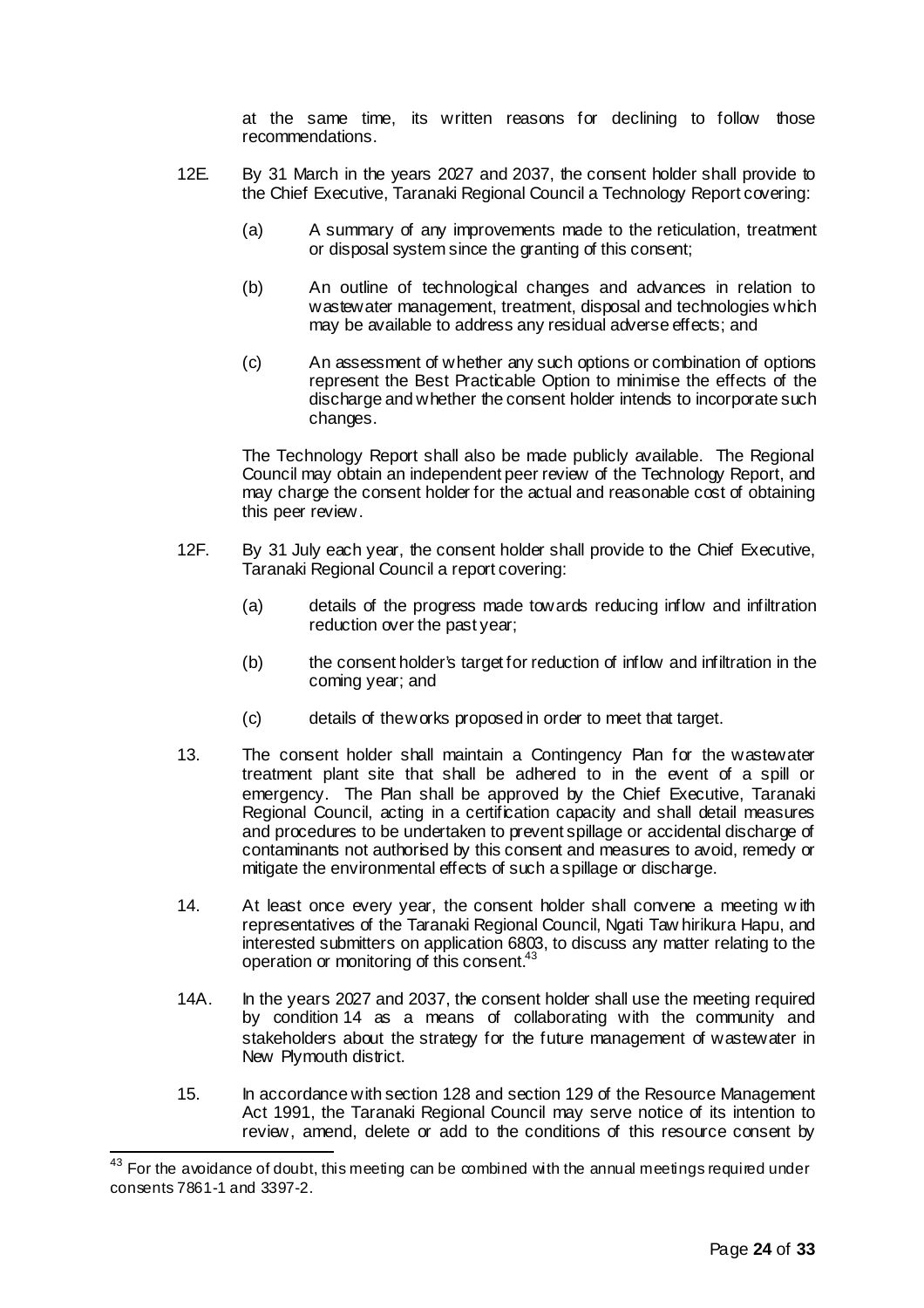giving notice of review within three months of the receipt of the QMRA required by condition 11A and/or during the month of June 2017 and/or June 2022 and/or June 2027 and/or June 2032 and/or June 2037 for the purpose of ensuring that the conditions are adequate to deal w ith any adverse effects on the environment arising from the exercise of this resource consent, which were either not foreseen at the time the application was considered or which it was not appropriate to deal with at the time. Reviews may also be undertaken at the dates listed above to enable the Taranaki Regional Council to deal w ith the consequences of the consent holder declining to accept the Peer Reviewer's recommendations under condition 12 D.

Advice note: The consent holder intends to establish a collaborative approach with Maori to investigate a trial of land-based disposal of treated wastewater. The commencement of such a trial will be subject to the consent holder being satisfied that:

- (a) the owner(s) of land which has been offered for that purpose consent to its use for effluent disposal over the period of the trial and appropriate arrangements for its use are able to be satisfactorily resolved; and
- (b) the disposal is technically, economically and environmentally feasible (including addressing relevant RMA requirements).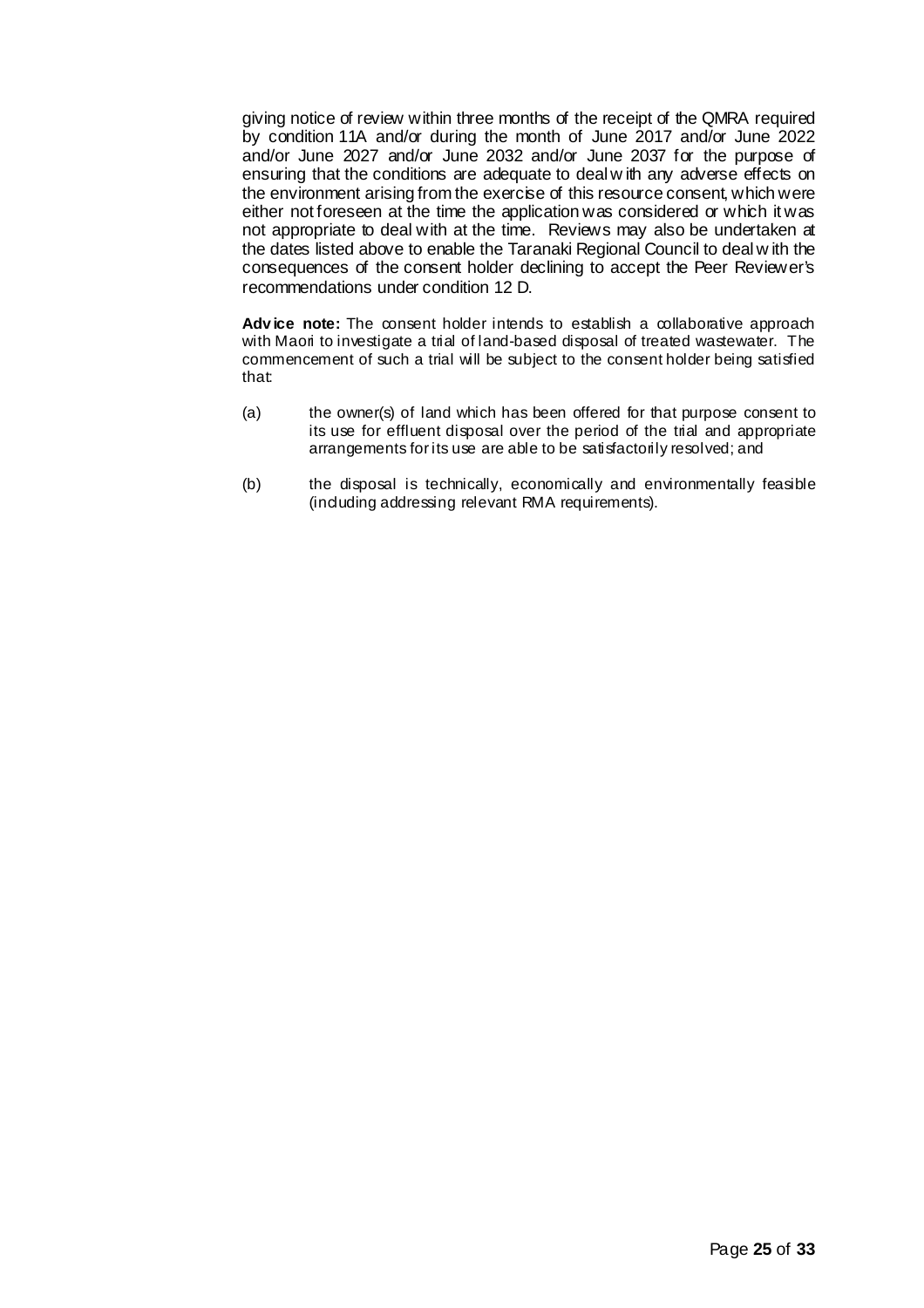# **Consent 7861-1 [6794] – Waitara high flow discharge**

That application 6794, to discharge screened untreated municipal w astewater into the Tasman Sea via the Waitara Marine Outfall during high flow events at the Waitara Pump Station [previously the Waitara Wastewater Treatment Plant [WWWTP]], be approved for a period to 1 June 2041, subject to the following conditions:

## **General Condition**

a. The consent holder shall pay to the Taranaki Regional Council all the administration, monitoring and supervision costs of this consent, fixed in accordance to section 36 of the Resource Management Act.

## **Special Conditions**

- 1. The discharge shall occur as a consequence of high rainfall events when the instantaneous inflow to the Waitara Pump Station exceeds 280 litres per second, or when the inflow to the pump station exceeds 18,800m<sup>3</sup> in the previous 24-hour period, or when the storage tanks at the Waitara Pump Station are full and the inflow to the Waitara Pump Station exceeds the transfer pumping rate of 140 litres per second.
- 2. The consent holder shall at all times adopt the best practicable option, as defined in section 2 of the Resource Management Act 1991, to prevent or minimise any adverse effects on the environment from the exercise of this consent.
- 3. All effluent discharged shall have passed through a screen w ith an aperture no more than 0.5 mm.
- 4. The discharge shall occur through a multiport diffuser system that ensures a minimum dilution of 100:1 at the sea surface at chart datum under dry weather dischargeflow and calm sea conditions.
- 5. Before 30 June each year, the consent holder shall prepare and submit a report that includes, but is not necessarily limited to:
	- (a) details of the proposed works, staging, and a timeline for reducing inflow and infiltration to achieve average dry weather flow volumes that are in line with the New Plymouth District Council Code of Practice for Infrastructure 2009, and to a level where the 'Waitara to New Plymouth sewer pipeline' will continue to meet the design specifications in achieving an overflow frequency discharge occurrence of <1% per year, averaged over a five year period; and
	- (b) in relation to 5(a) above, details of the progress undertaken towards achieving the specified works.
- 6. For each discharge event the consent holder shall record the date and time that the discharge started and finished. This record shall be provided to the Chief Executive, Taranaki Regional Council on request.
- 7. The consent holder shall notify the Chief Executive, Taranaki Regional Council of the occurrence of any discharge. Notice shall be given by sending an email to worknotification@trc.govt.nz as soon as practicable but no more than 24 hours after the consent holder became aware the discharge was occurring.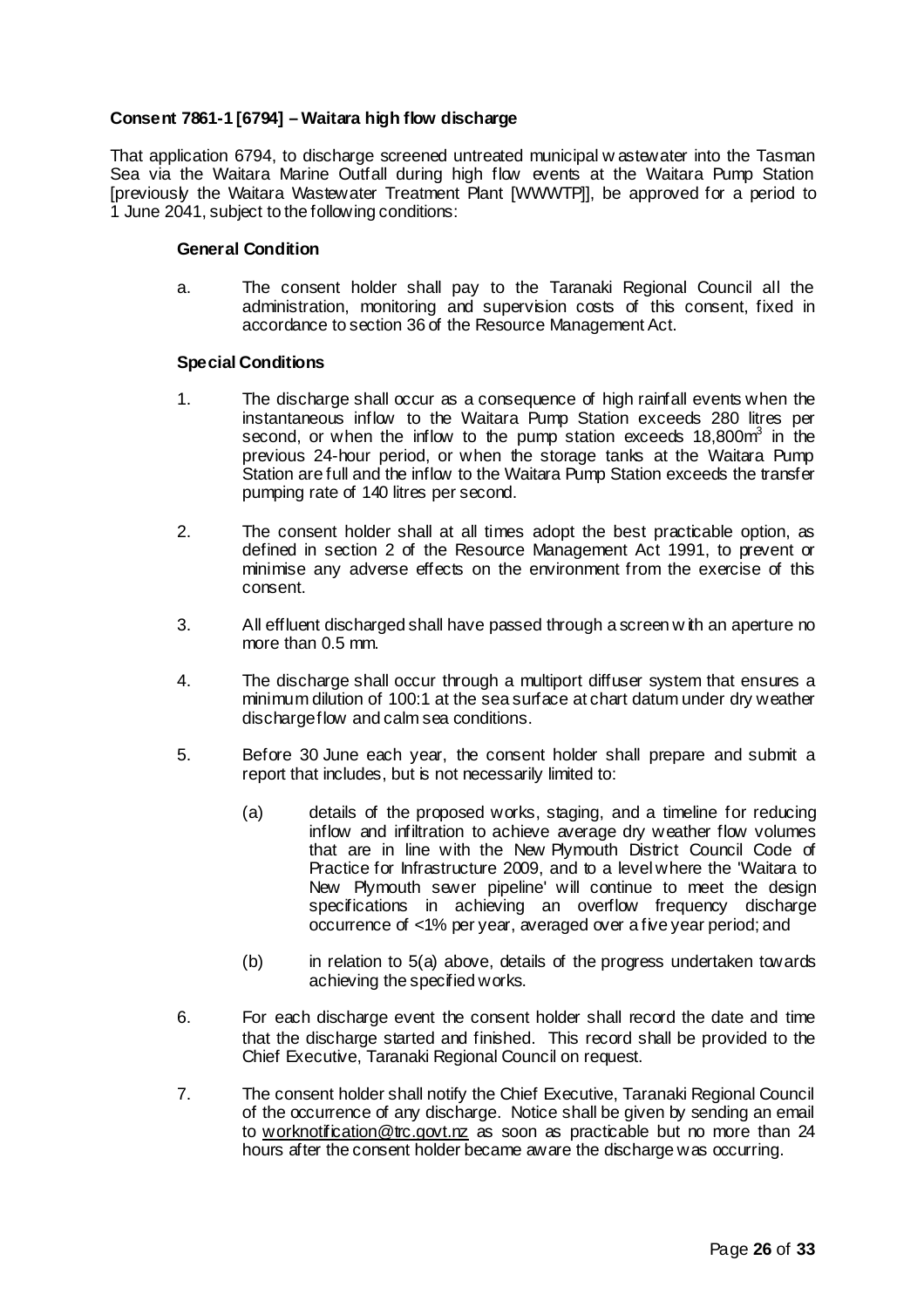- 8. Subject to Section 36 of the Resource Management Act [1991], monitoring, including physicochemical, bacteriological and ecological monitoring of the wastewater treatment system and receiving waters shall be undertaken, as deemed reasonably necessary by the Chief Executive, Taranaki Regional Council, to identify the effects of the discharge.
- 9. As soon as practicable, but within 24 hours of any discharge commencing, the consent holder shall erect and maintain signs on or near the shoreline in the following areas:
	- (a) Waitara West Beach Marine Park and the termination of Brown Street Extension; and
	- (b) Waitara East Beach near the Waitara Swimming and Surf Life Saving Club and the termination of the access walkway by the Waitara Golf Club.

The consent holder shall consult with Taranaki District Health Board regarding the wording of the signs to ensure that the signs advise the public of the discharge of untreated sewage and appropriately inform the community of the potential health risks.

- 10. At least once every year the consent holder shall convene a meeting w ith representatives of the Taranaki Regional Council, Otaraua, Manukorihi, Ngati Rahiri, and other interested submitters on application 6794, to discuss any matter relating to the operation or monitoring of this consent and in particular to review the progress in inflow and infiltration reduction and whether this has had an effect on the frequency of overflows.<sup>44</sup>
- 11. In accordance with section 128 and section 129 of the Resource Management Act 1991, the Taranaki Regional Council may serve notice of its intention to review, amend, delete or add to the conditions of this resource consent by giving notice of review during the month of June 2017 and/or June 2022 and/or June 2027 and/or June 2032 and/or June 2037 for the purpose of ensuring that the conditions are adequate to deal w ith any adverse effects on the environment arising from the exercise of this resource consent, which were either not foreseen at the time the application was considered or which it was not appropriate to deal with at the time.

 $44$  For the avoidance of doubt, this meeting can be combined with the annual meetings required under consents 0882-4 and 3397-2.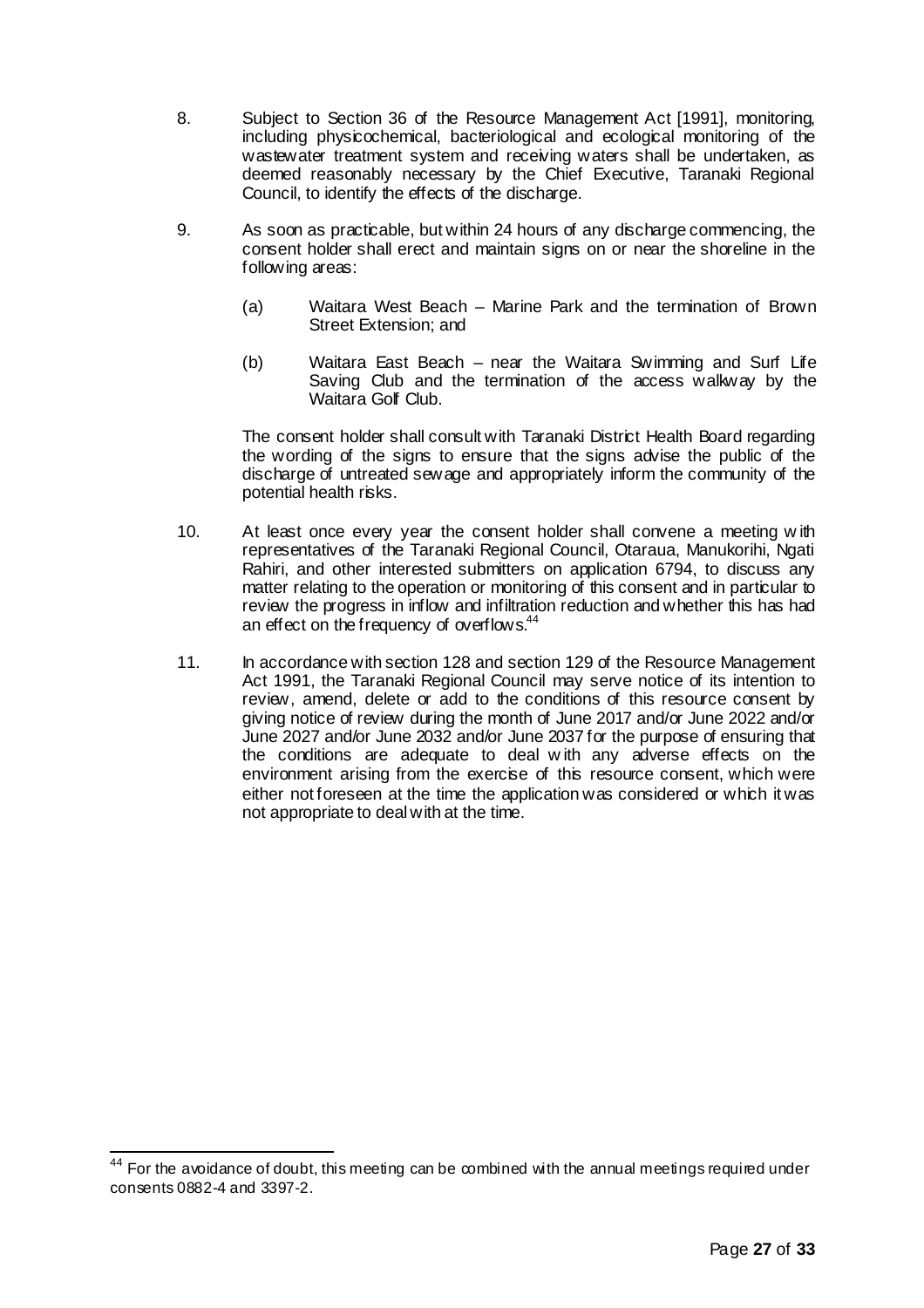## **Consent 7862-1 [6795] – Waitara temporary discharge**

That application 6795, to temporarily discharge screened and disinfected municipal wastewater into the Tasman Sea via the Waitara Marine Outfall during conversion of the Waitara Wastewater Treatment Plant to the Waitara Pump Station, be approved for a period to 1 June 2017, subject to the follow ing conditions:

#### **General Condition**

a. The consent holder shall pay to the Taranaki Regional Council all the administration, monitoring and supervision costs of this consent, fixed in accordance to section 36 of the Resource Management Act.

#### **Special Conditions**

- 1. The consent holder shall at all times adopt the best practicable option, as defined in section 2 of the Resource Management Act 1991, to prevent or minimise any adverse effects on the environment from the exercise of this consent.
- 2. All effluent discharged shall have passed through a screen w ith an aperture no more than 0.5 mm.
- 3. All screened effluent shall be dosed with sodium hypochlorite. Up to a flow rate of 50 litres per second, the dose rate shall be no less than 15 g/m<sup>3</sup>.
- 4. The discharge shall occur through a multiport diffuser system that ensures a minimum dilution of 100:1 at the sea surface at chart datum under dry weather dischargeflow and calm sea conditions.
- 5. Subject to Section 36 of the Resource Management Act [1991], monitoring, including physicochemical, bacteriological and ecological monitoring of the wastewater treatment system and receiving waters shall be undertaken, as deemed reasonably necessary by the Chief Executive, Taranaki Regional Council, to identify the effects of the discharge.
- 6. The consent holder shall give at least 30 working days notice to the Chief Executive, Taranaki Regional Council of the intention to discharge. Notice shall be given by email to worknotification@trc.govt.nz and shall include:
	- (a) The intended dates and duration of the discharge; and
	- (b) Documentation demonstrating that the works period is the minimum necessary to achieve the purpose.
- 7. For a period beginning at least 2 days before the discharge commences and ending at least 14 days after the discharge ends, the consent holder shall erect and maintain signs on or near the shoreline in the following areas:
	- (a) Waitara West Beach Marine Park and the termination of Brown Street Extension; and
	- (b) Waitara East Beach near the Waitara Swimming and Surf Life Saving Club and the termination of the access walkway by the Waitara Golf Club.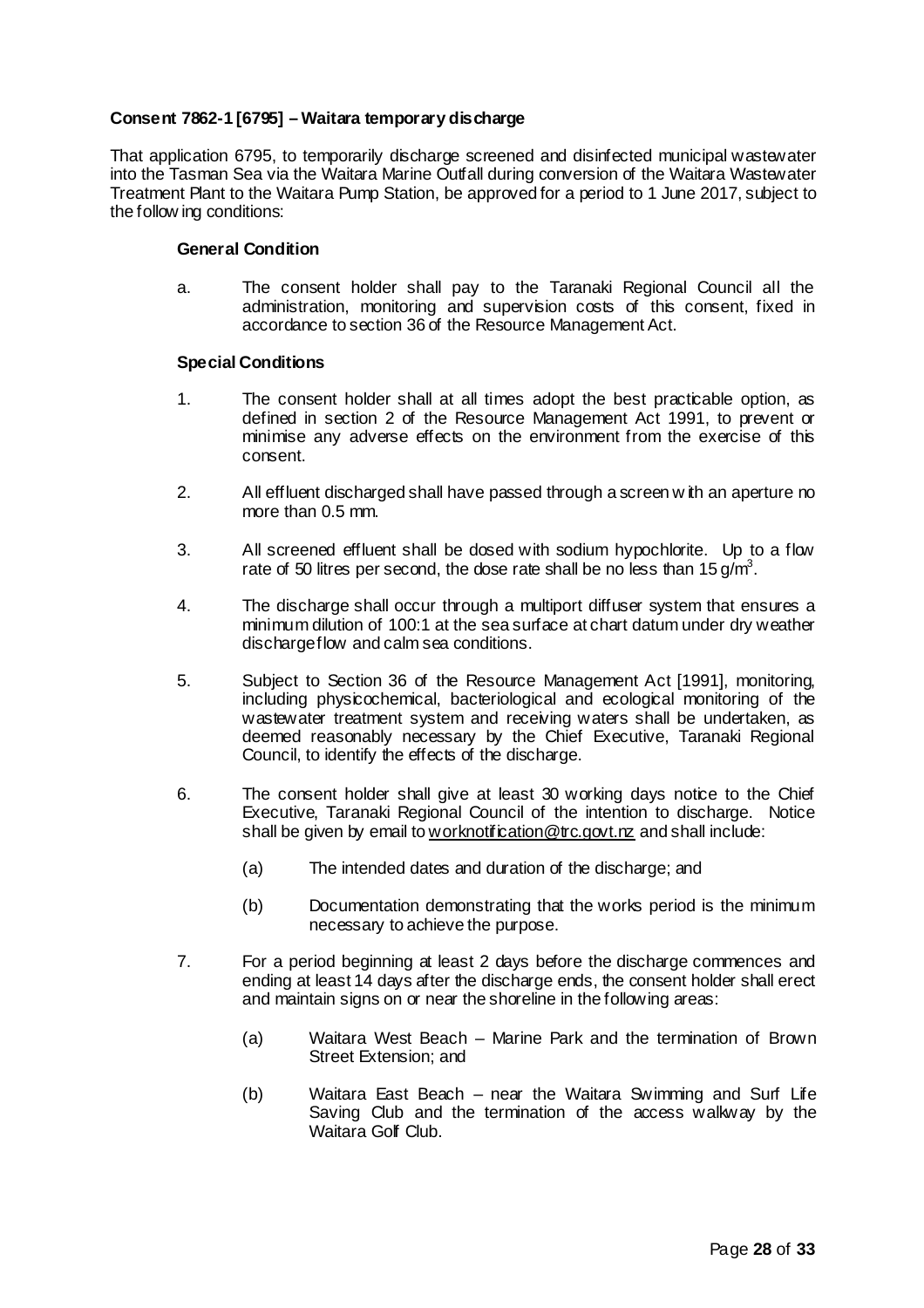The consent holder shall consult with Taranaki District Health Board regarding the wording of the signs to ensure that the signs advise the public of the discharge of untreated sewage and appropriately inform the community of the potential health risks.

8. The consent holder shall publicly notify its intention to discharge at least five working days prior to it occurring. The public notice shall detail the health and safety risks, reasons why the discharge is occurring, and associated potential effects.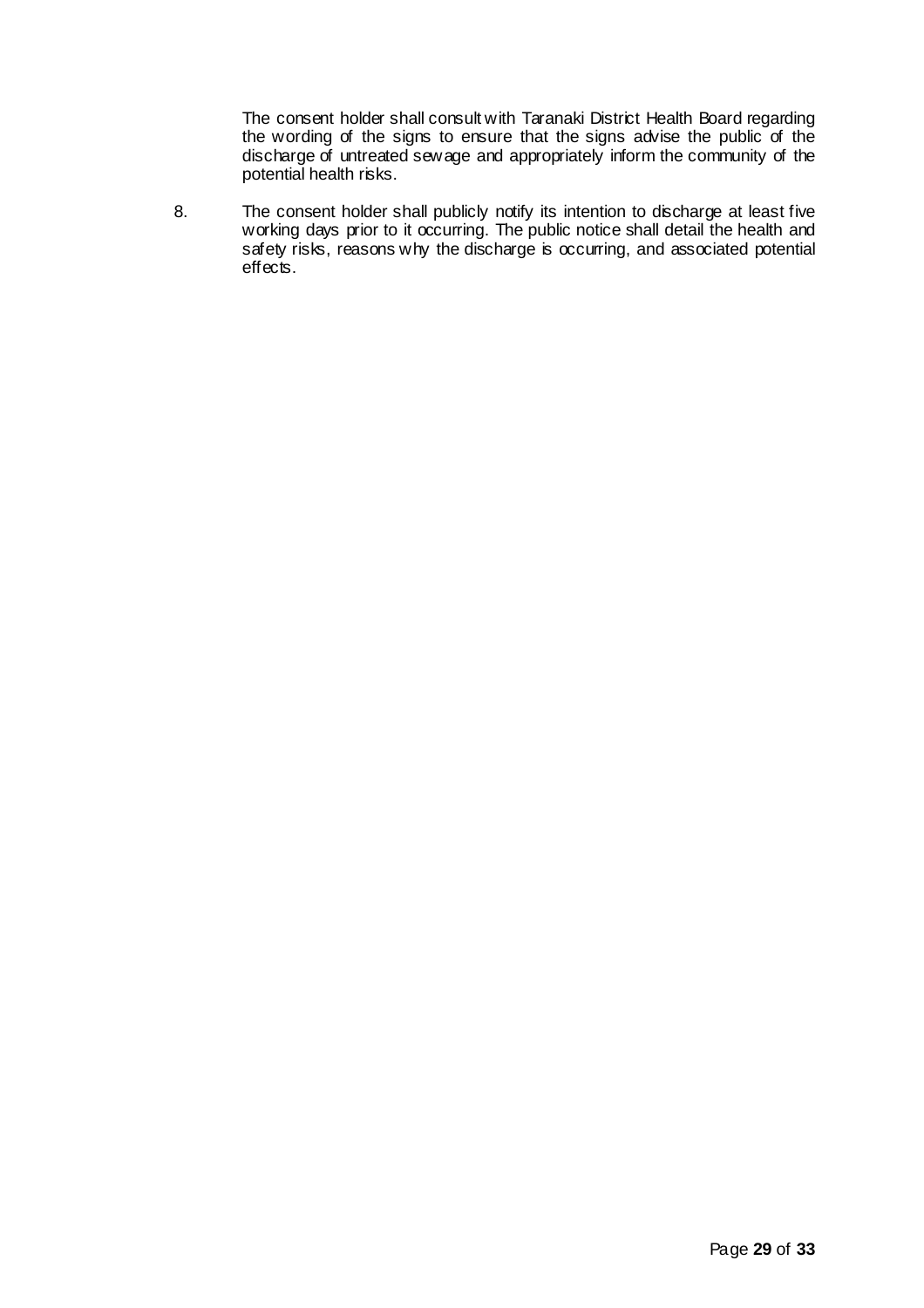# **Consent 3397-2 [5011] – Waitara short term main discharge**

The application 5011; to discharge up to 11,950 $m^3$ /day (138 litres/second) of treated wastewater from the Waitara Wastewater Treatment Plant into the Tasman Sea via the Waitara marine Outfall; be approved approved for a period to 1 June 2017, subject to the following conditions:

#### **General condition**

a) The consent holder shall pay to the Taranaki Regional Council all the administration, monitoring and supervision costs of this consent, fixed in accordance to section 36 of the Resource Management Act.

#### **Special conditions**

## **Effluent quality and standards**

- 1. The discharge volume over any 24-hour period shall not exceed 11,950m<sup>3</sup> and the rate of discharge shall not exceed 138 litres/second.
- 1A. The consent holder shall cease the discharge authorised by this consent as soon as practicable after the Waitara to New Plymouth pipeline is commissioned to pump Waitara wastewater to the New Plymouth Wastewater Treatment Plant for treatment, bearing in mind the requirements of condition 14.
- 2. The pH of the discharge shall be within the range of pH 6 to pH 12 in at least 98% of the monitoring samples undertaken over any 12 month period ending 30 June.
- 3. On the basis of 24-hour flow proportioned composite samples, constituents of the discharge shall not exceed the following concentrations:

| <b>Constituent</b>     | Maximum concentration<br>$\text{(q/m}^3)$ |
|------------------------|-------------------------------------------|
| Suspended solids       | 1000                                      |
| Chemical oxygen demand | 800                                       |
| Oil and grease         | 200                                       |
| Ammoniacal nitrogen    | 50                                        |

- 4. On the basis of grab samples taken, the concentration of faecal coliforms in the discharge shall not exceed 50,000 per 100 millilitres.
- 5. The discharge authorised by this consent shall not give rise to any of the following effects in the Tasman Sea beyond a mixing zone of 200 metres from the centre line of the outfall diffuser:
	- (a) the production of conspicuous oil or grease films, scums or foams or floatable or suspended materials;
	- (b) any conspicuous change in the colour or visual clarity;
	- (c) any emission of objectionable odour; and<br>(d) any significant effects on aquatic life.
	- any significant effects on aquatic life.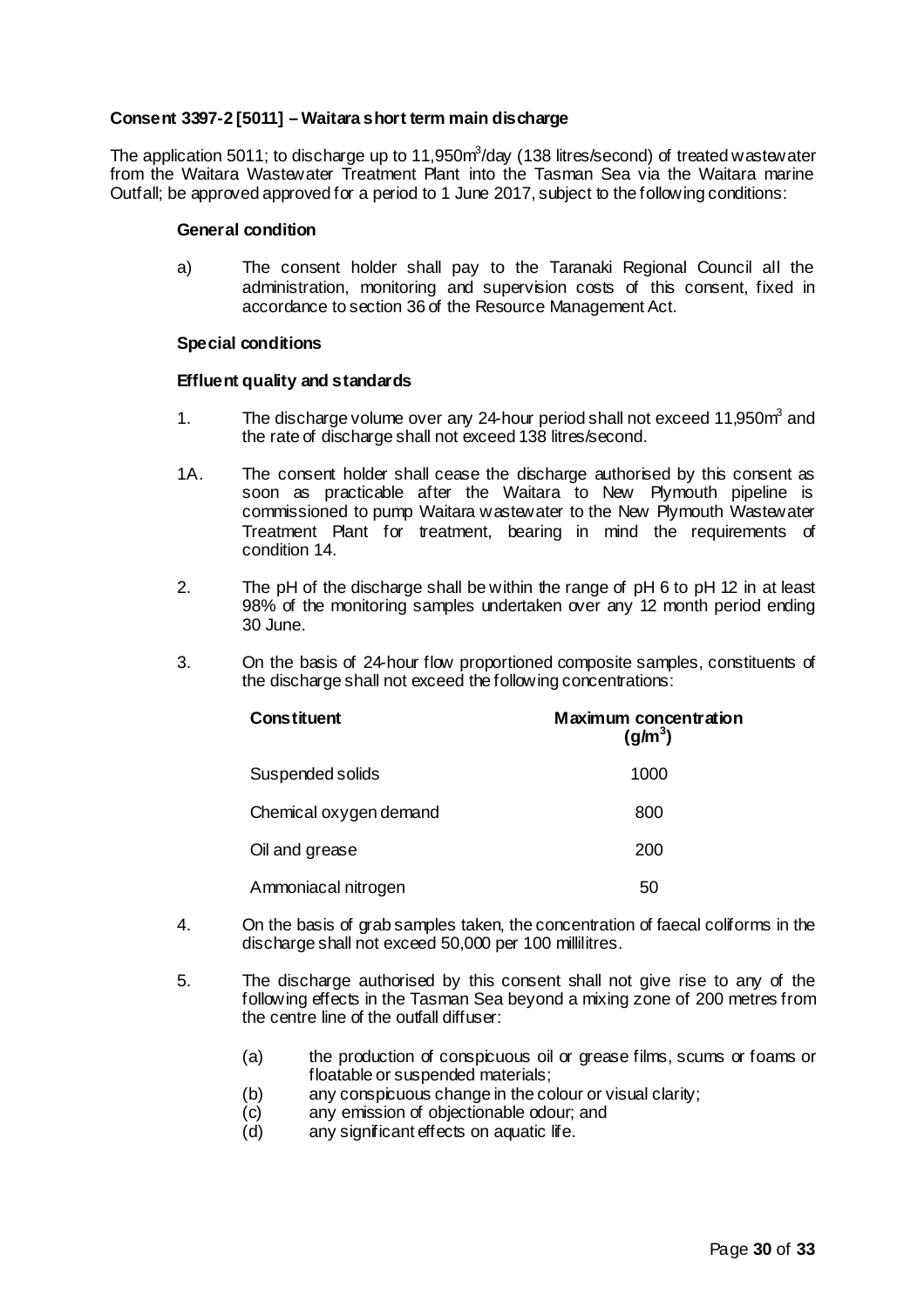# **Monitoring and reporting requirements**

- 6. The consent holder shall monitor and record the parameters of the discharge to demonstrate that the conditions of this consent are being complied w ith. This record shall be in an electronic format and submitted to the Taranaki Regional Council on a monthly basis. The consent holder is to consult with the Taranaki Regional Council as to the record format. Following this consultation, the record format is to be undertaken as advised by the Chief Executive, Taranaki Regional Council.
- 7. The consent holder shall prepare and submit an Annual Report to the Chief Executive, Taranaki Regional Council, by 31 July each year that includes, but is not necessarily limited to, the following information:
	- (a) details of any plant maintenance undertaken and an overview of the plant performance;
	- (b) details of any outfall or pump station(s) maintenance undertaken and an overview of the performance of the outfall and pump stations;
	- (c) details of any overflow events and/or system failures which result in untreated or partially treated wastewater discharges at the plant and/or pump stations; and
	- (d) details of any complaints received in accordancew ith condition 12.

# **Overflow contingency plan**

8. The consent holder shall review and update the *NPDC Sewer System Emergency Contingency Plan* (dated August 2008) in consultation w ith the Taranaki District Health Board. The updated Plan shall detail measures and procedures to be undertaken to prevent the discharge of partially or untreated wastewater from the Waitarawastewater reticulation network or treatment plant not authorised by this consent and measures to avoid, remedy or mitigate the environmental effects of such a discharge. The plan shall be submitted for approval to the Chief Executive, Taranaki Regional Council, acting w ithin a certification capacity, within three months of the date of commencement of this consent.

The consent holder shall operate in accordance with the approved Plan.

## **Inflow and Infiltration, and transfer pipeline construction**

- 9. The consent holder shall prepare and submit a report (annually for the information required by subconditions (a) and (b), and quarterly for the information required by subconditions (c) and (d)) that includes, but is not necessarily limited to, the following information:
	- (a) details of the proposed works, staging and a timeline for reducing inflow and infiltration to a level where the 'Waitara to New Plymouth sewer pipeline' will continue to meet the design specifications in achieving an overflow frequency discharge occurrence of <1% per year, averaged over a five year period;
	- (b) in relation to a) above, details of the progress undertaken towards achieving the specified works:
	- (c) details of the proposed works, staging and a timeline for constructing and commissioning the 'Waitara to New Plymouth sewer pipeline'; and
	- (d) in relation to c) above, details of the progress undertaken towards achieving the specified works.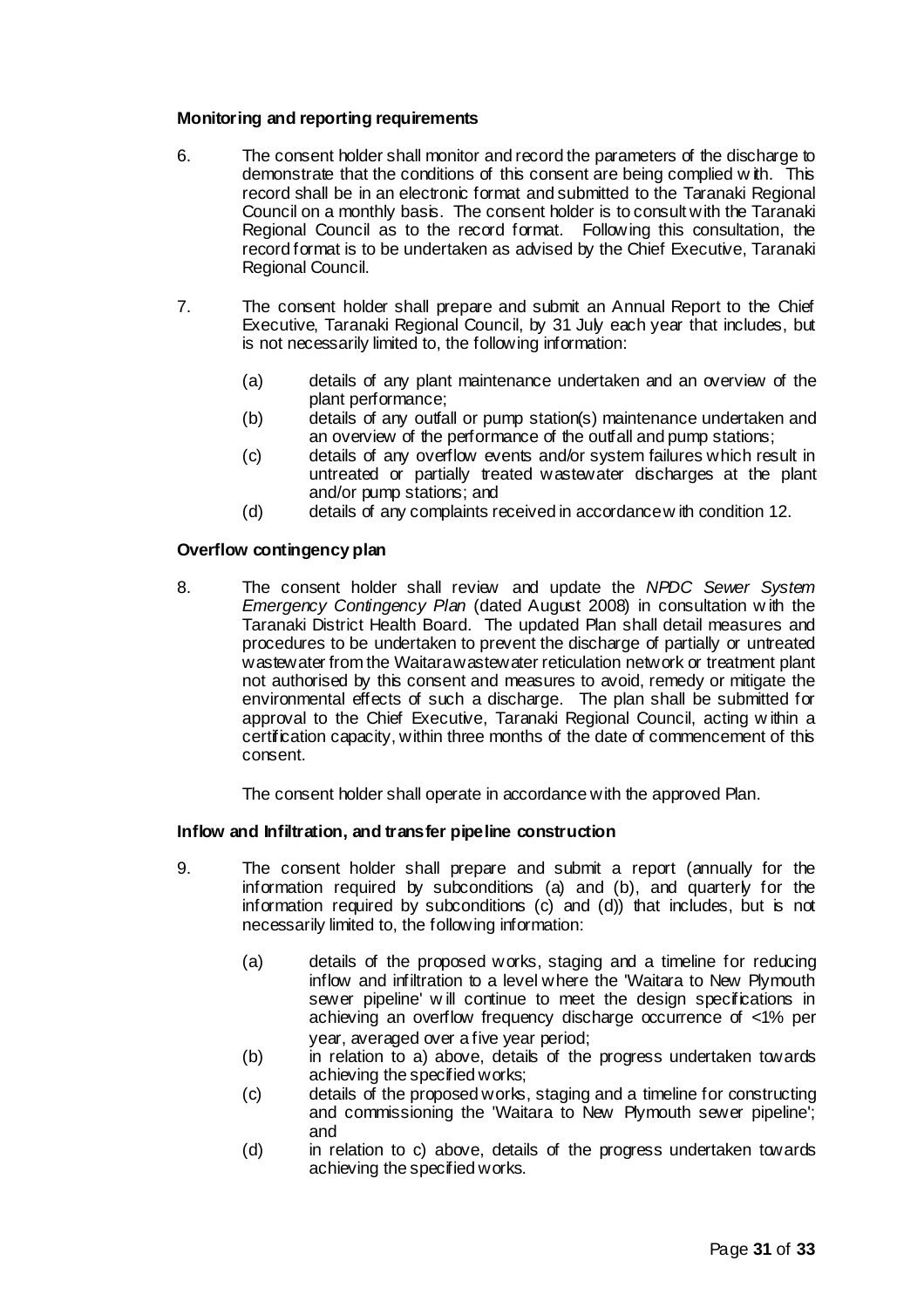The report in (a) and (b) shall be submitted to the Chief Executive, Taranaki Regional Council, by 15 December of each year.

The report in (c) and (d) shall be submitted to the Chief Executive, Taranaki Regional Council, by 31 March, 30 June, 30 September, and 15 December of each year until implementation is complete.

#### **Trade waste agreements**

10. The consent holder shall notify and consult w ith the Taranaki Regional Council if any new trade waste agreements are formed and/or any existing trade waste agreements are modified, for which it may be appropriate or necessary to place limits on the concentrations of the treated wastewater of any toxic or hazardous contaminants which may be contained in that trade waste. If such limits are considered necessary, a review of the consent conditions may be undertaken in accordance with condition 15 of this consent.

## **Signage**

- 11. The consent holder shall maintain four signs placed on or near the shoreline in the follow ing areas:
	- (a) Waitara West Beach Marine Park and Battiscombe Terrace Reserve; and
	- (b) Waitara East Beach near the Waitara Swimming and Surf Life Saving Club and the termination of the access walkway by the Waitara Golf Club:

The consent holder shall consult with Taranaki District Health Board regarding the wording of the signs to ensure that the signs advise the public of the discharge of untreated sewage and appropriately inform the community of the potential health risks.

## **Complaints**

- 12. The consent holder shall keep a record of any complaints that are received. The record shall contain thefollow ing details,where practicable:
	- (a) name and address of the complainant;
	- (b) identification of the nature of the complaint;
	- (c) date and time of the complaint and of the alleged event;
	- (d) weather conditions at the time of the complaint; and
	- (e) any measures taken to address the cause of the complaint.

The consent holder shall notify the Taranaki Regional Council of any complaints relating to the exercise of this consent, and forward on any details recorded in relation to any complaint[s] received, as soon as practicable.

The consent holder shall also provide details of any complaints received in the Annual Report required by condition 7.

Note: For notification purposes, at the grant date of this consent, the Taranaki Regional Council's phone number is 0800 736 222 [24 hour service].